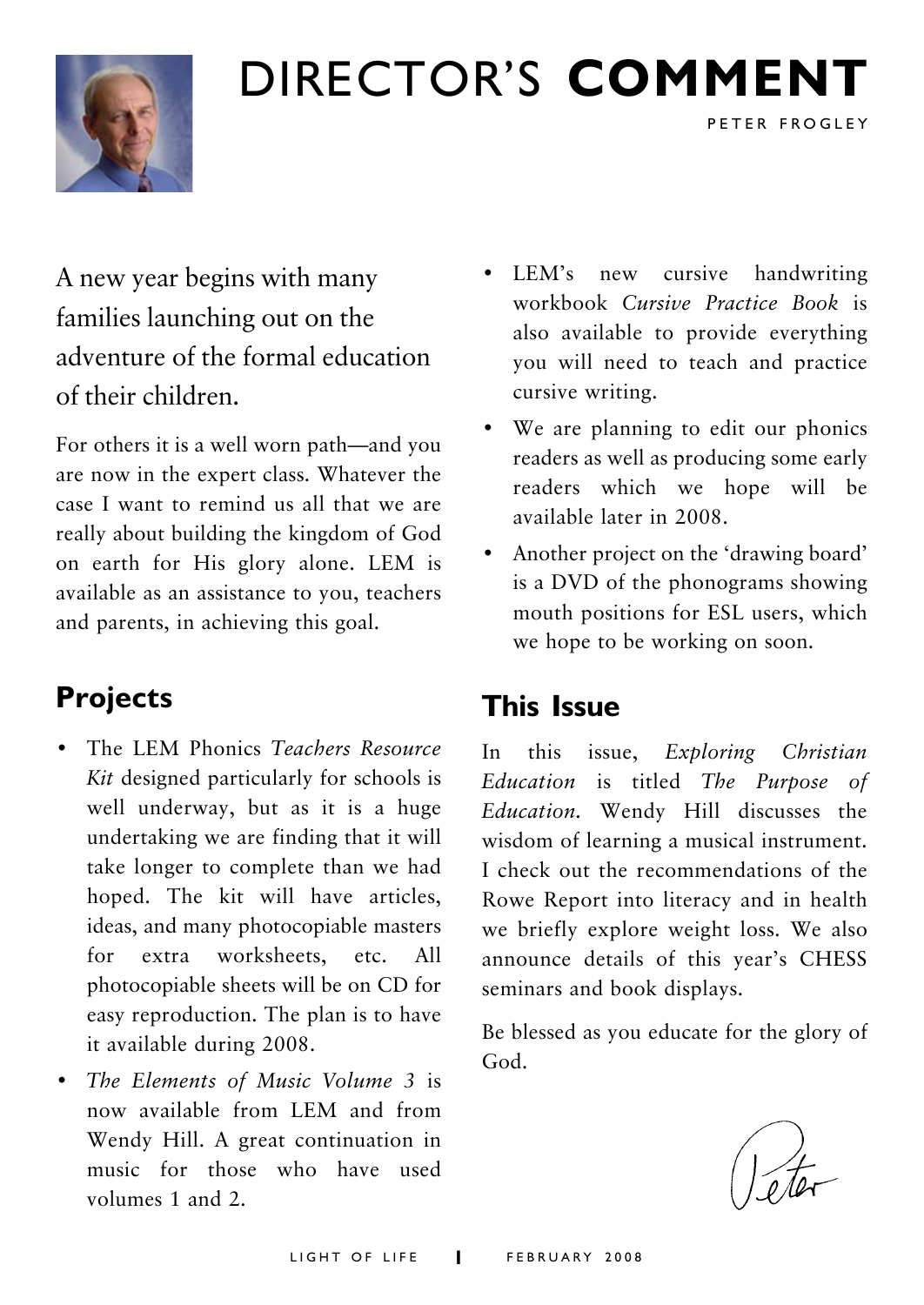



### **CHESS**

CHESS seminars for 2008 have now been organised and are coming (we trust) to a location near you!

The future of CHESS, however, rests with you, our home educating friends, as the attendance at some has become marginal and we may not be able to continue in those locations.

We thoroughly enjoy the CHESS, meeting so many old and new friends, but we do need to see a reasonable turnout to make it worthwhile.

## NEWS **UPDATE**

Locations and dates for 2008 are:

| Melbourne       | Saturday 7 June       |
|-----------------|-----------------------|
| Adelaide        | Saturday 21 June      |
| <b>Brisbane</b> | Saturday 26 July      |
| Sydney          | Saturday 9 August     |
| Perth           | Saturday 13 September |

Kingsley Education will join LEM for each of the seminars in 2008 and various local vendors may also attend.

In addition to the CHESS seminars LEM will be conducting three book displays:

| Hamilton (Vic) | Wed 18 June   |
|----------------|---------------|
| Mount Gambier  | Thurs 19 June |
| Mildura (Vic)  | Mon 23 June   |

If you are living in a regional area we may be able to conduct a CHESS or a Book Display in your area on our way to one of the other capital city CHESS seminars. If you are interested and believe a seminar could be successful please contact us for our consideration.

### **Overseas**

### PAPUA NEW GUINEA

Mesia Novau's wife Iga continues to make excellent progress following a serious operation to remove a growth in her neck on the spinal column. With almost full recovery she should be able to return to full duties in PNG by mid year.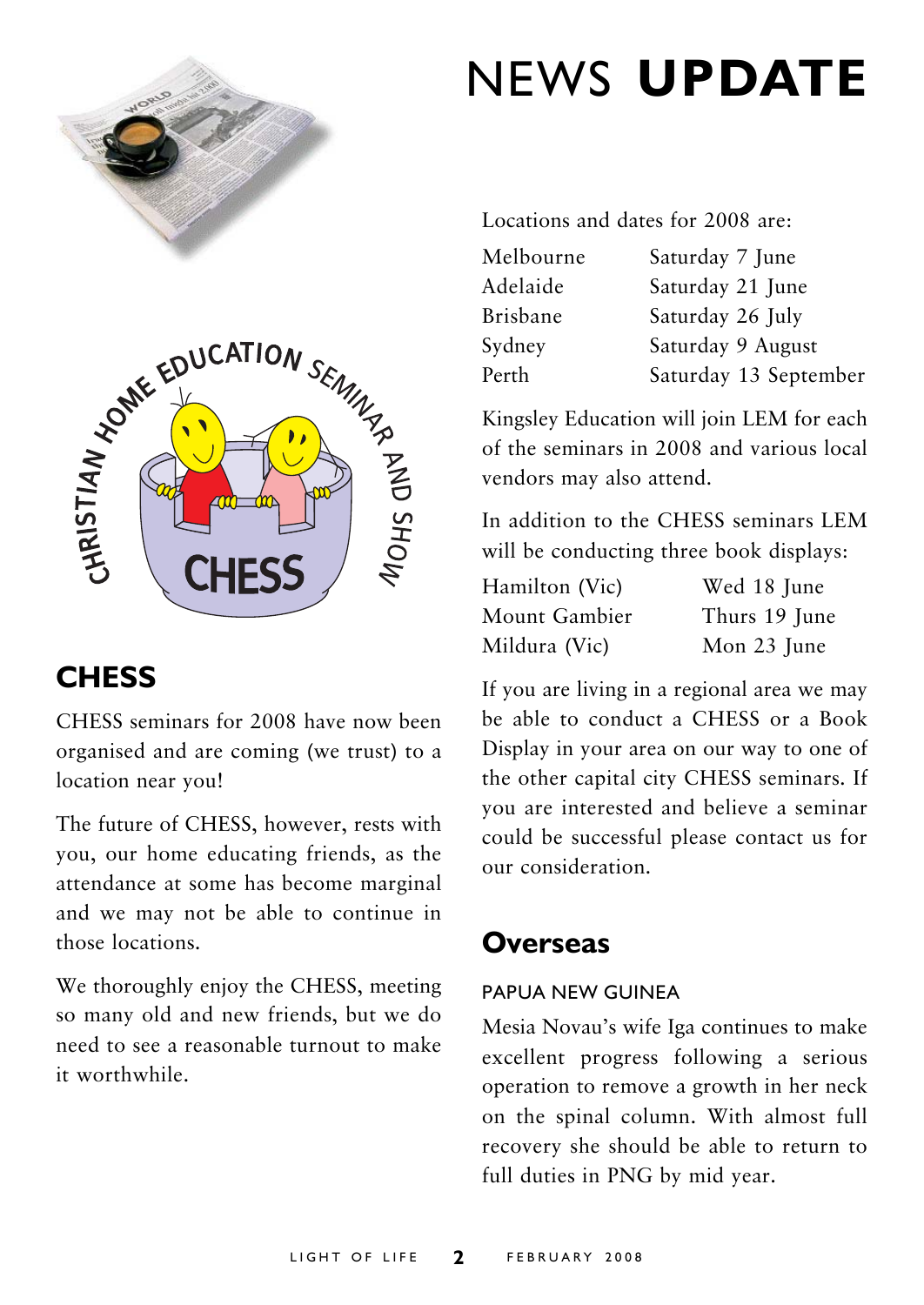Both Mesia and Iga have a vision for Christian education in PNG, using LEM Phonics. The demand for LEM Phonics continues to grow throughout PNG but difficulties with training and organisation frustrate its effective development.

#### INDIA

Plans are now moving for Phonics training for teachers in the first half of this year. This project is now being overseen by Raja Vundurthi, a young university graduate, who is planning to come to Australia in February to train in LEM Phonics. We are planning for Evelyn to then travel to India in May to commence teacher training.

#### TANZANIA

As a result of my visit last December to Arusha, Tanzania, we have been negotiating with a ministry there to train their teachers in LEM Phonics to enhance their English program. We are planning for Evelyn to travel to Tanzania in April to train teachers there.

#### PERU

Plans are under way for Peter Frogley to visit Peru in October to conduct further teacher training conferences. Likely locations will be Chiclayo in the north, Piura in the north, Arequipa in the south, Huancayo in the Andes and possibly Sucre in Bolivia. The excellent work continues with teacher training and curriculum development, with Bob Relyea having completed a revision of the LEM Diploma Course to make it more appropriate for Peru. We thank God for the energy and competence of Bob and Frances and their commitment to the people of Peru.

### **www.lem.com.au**

### WHERE DO WEBSITES LIVE?

The files for every website in the world live on special computers called *servers*, which are built with reliability as the top priority. Because anyone in the world could access a website at any time, they need to be up and running 24/7, with backup systems available in case it goes down.

These servers live all across the world in fortress-style buildings called *datacentres*, which have high security and strict temperature and cleanliness controls.

A *web host* rents server space for websites, and charges anything from \$5 to \$350 per month for the privilege. There are also a lot of free web hosts around the place, but you usually have to put up with advertising banners or forum subscriptions, in addition to patchy reliability and speed.

But if you'd like to put up your own webpage (for example, to post photos or information for your overseas relatives), chances are that you already have some web space available. Most internet service providers (ISPs) offer a small amount of web hosting space when you have an internet account with them. Contact your ISP or visit their website for more information.

*Send your website feedback or computer questions any time to john@lem.com.au*.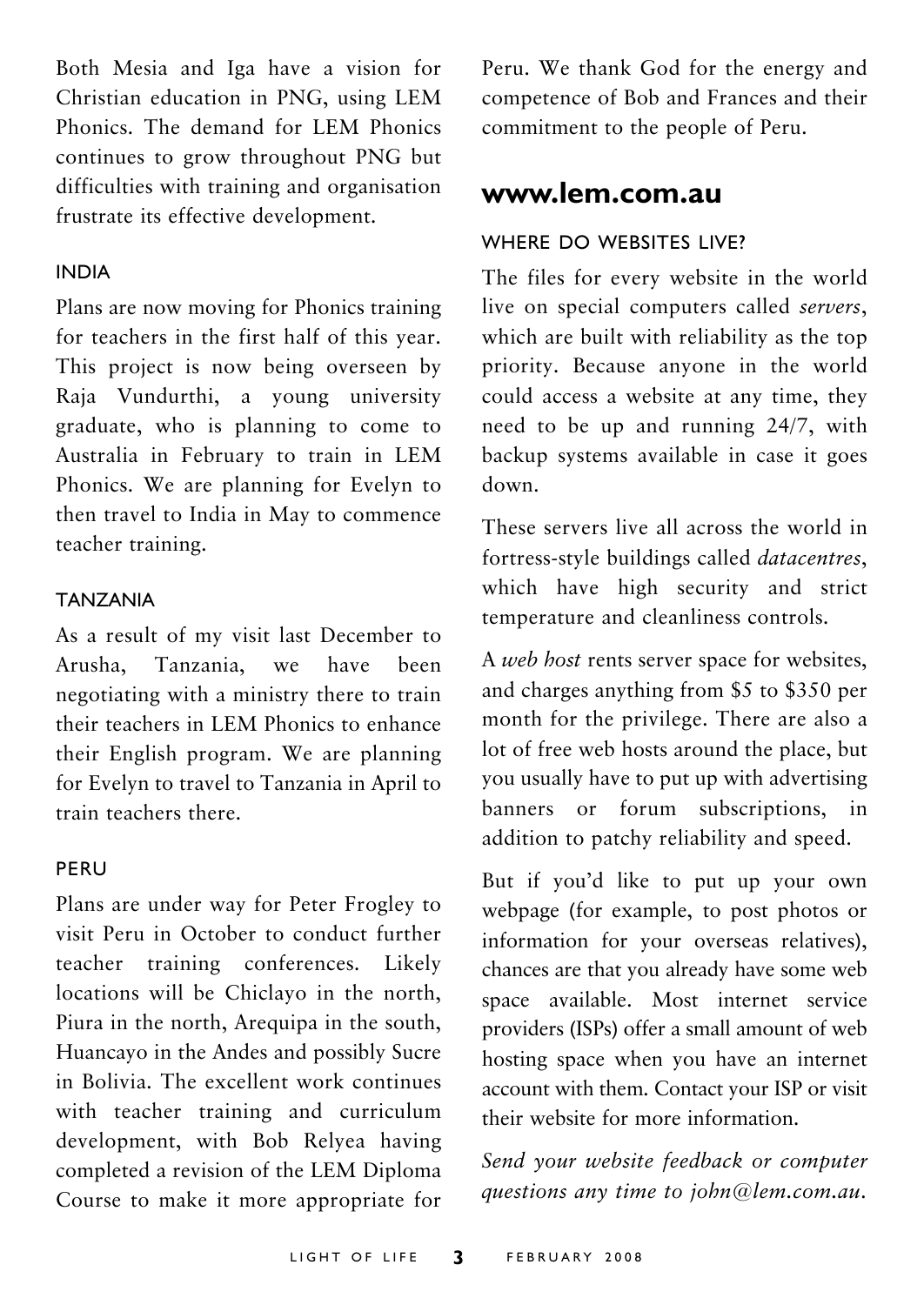

## EXPLORING **CHRISTIAN EDUCATION**

PETER FROGLEY



### **67 The purpose of education**

We discover God's purpose for education when we understand His revelation through the scripture.

It is our knowledge and understanding of Him who is the sum of all things. To educate Christianly is to educate from God's perspective, through a personal knowledge of God. To merely understand and use His principles may be no more than rationalism; which was the error of the Deists and their fellow travellers. We must know HIM as a precursor to being able to represent Him educationally. The scriptures speak eloquently to this.

**He made known** His ways to Moses, His acts to the children of Israel.

*Psalm 103:7*

Yet indeed I also count all things loss for the excellence of the knowledge of Christ Jesus my Lord, for whom I have suffered the loss of all things, and count them as rubbish, that I may gain Christ and be found in Him, not having my own righteousness, which is from the law, but that which is through faith in Christ, the righteousness which is from God by faith; that I may know Him and the power of His resurrection, and the fellowship of His sufferings, being conformed to His death.

*Philippians 3:8-10.*

As we learn to renew our minds through our dependence on the revelation of the Holy Spirit through the study of scripture, we learn to function in conjunction and cooperation with God. We begin learning to think His thoughts after Him, and to explore the creation both seen and unseen, in His wisdom and ability.

Biblical Christian education has two major purposes:

- 1. to progressively reveal God, and
- 2. to bring students' lives into conformity to the revealed will of God.

This will enable students to progressively exhibit the character and nature of God through their redeemed personalities.

### UNFOLDING GOD

During a time of prayer in 1976 God gave me the following definition: *Education is the unfolding of God—His character and His creation*.

God has chosen to reveal Himself and thus truth to us through His person and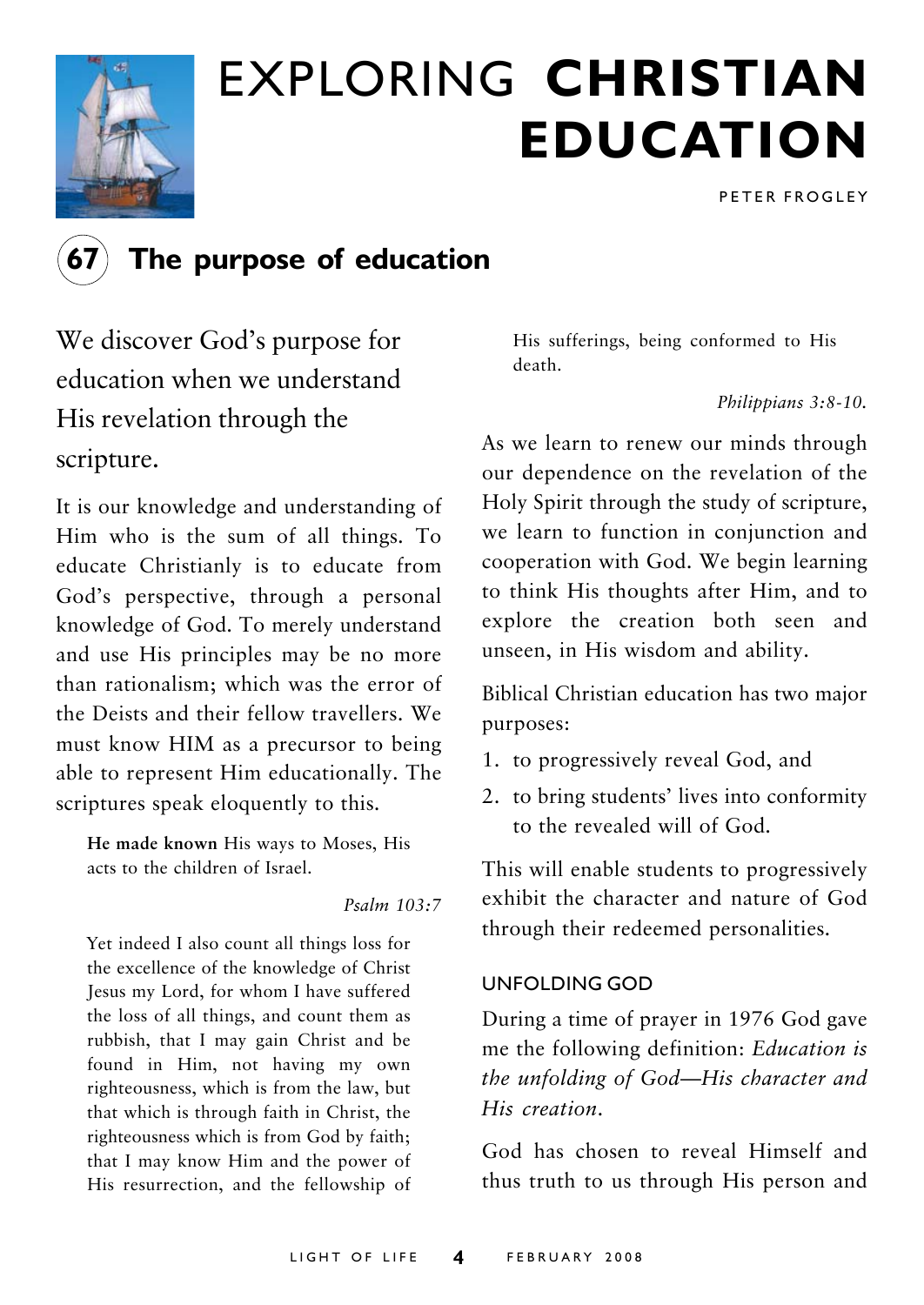character. This most beautiful character of God is most clearly revealed in His Son through the Scripture. Christ's work of Redemption has revealed to us the perfect character of God, in Christ. It is this nature and character that gave us His creation, both seen and unseen, as shown in Colossians 1. A study of this passage will give rise in our understanding to the various disciplines of study.

#### **OBEDIENCE**

The fundamental quality we seek to engender in children; which I suggest is a foundational purpose in education, is obedience.

Children, obey your parents in the Lord: for this is right. Honour your father and mother; which is the first commandment with promise; that it may be well with you, and you may live long on the earth. And you fathers, provoke not your children to wrath: but bring them up in the nurture and admonition of the Lord.

#### *Ephesians 6:1–4*

Obedience is the foundation for all learning and the key to learning is in the child's submission to the teacher. This principle of obedience has been neglected in our psychology driven, my rights, society where independence is paraded as a virtue. A vital benefit of obedience and submission is the suppression of pride, which after all was the trigger for our initial downfall.

Obedience must be taught by the parents in the home; as the responsibility of the school is only to maintain what parents have already inculcated. Respect for God's ordained authority must be taught and upheld in the home and the school at all times.

Fathers are given the oversight of and responsibility for every aspect of the children's life including their educational training. Children are to be nurtured; (from the Greek *paideia*—education and training, especially by tutorage) and admonished; (from the Greek *nouthesia* to call attention to, a mild rebuke or warning to alert the mind). Paul makes the roles of the father and child clear—the child is under authority as would be a servant and this not only to his father but to those appointed by the father.

Now I say that the heir, as long as he is a child, does not differ at all from a slave, though he is master of all, but is under guardians and stewards until the time approved by the father.

#### *Galatians 4:1–2*

Education in the home is characterised by obedience, a training of the mind, personal tutorage and rebuke through loving discipline. There is no biblical warrant for the modern ideas of raising children and the fruits of these methods is plain for all to see. Fathers, however, should guard against unjust punishment administered in uncontrolled anger. Such abuse of children is a major cause of behavioural problems. Anger is not wrong of itself, it is how we handle it that determines whether it is wrong.

#### FULFILLING THE GREAT COMMISSION

The Commission given to the church by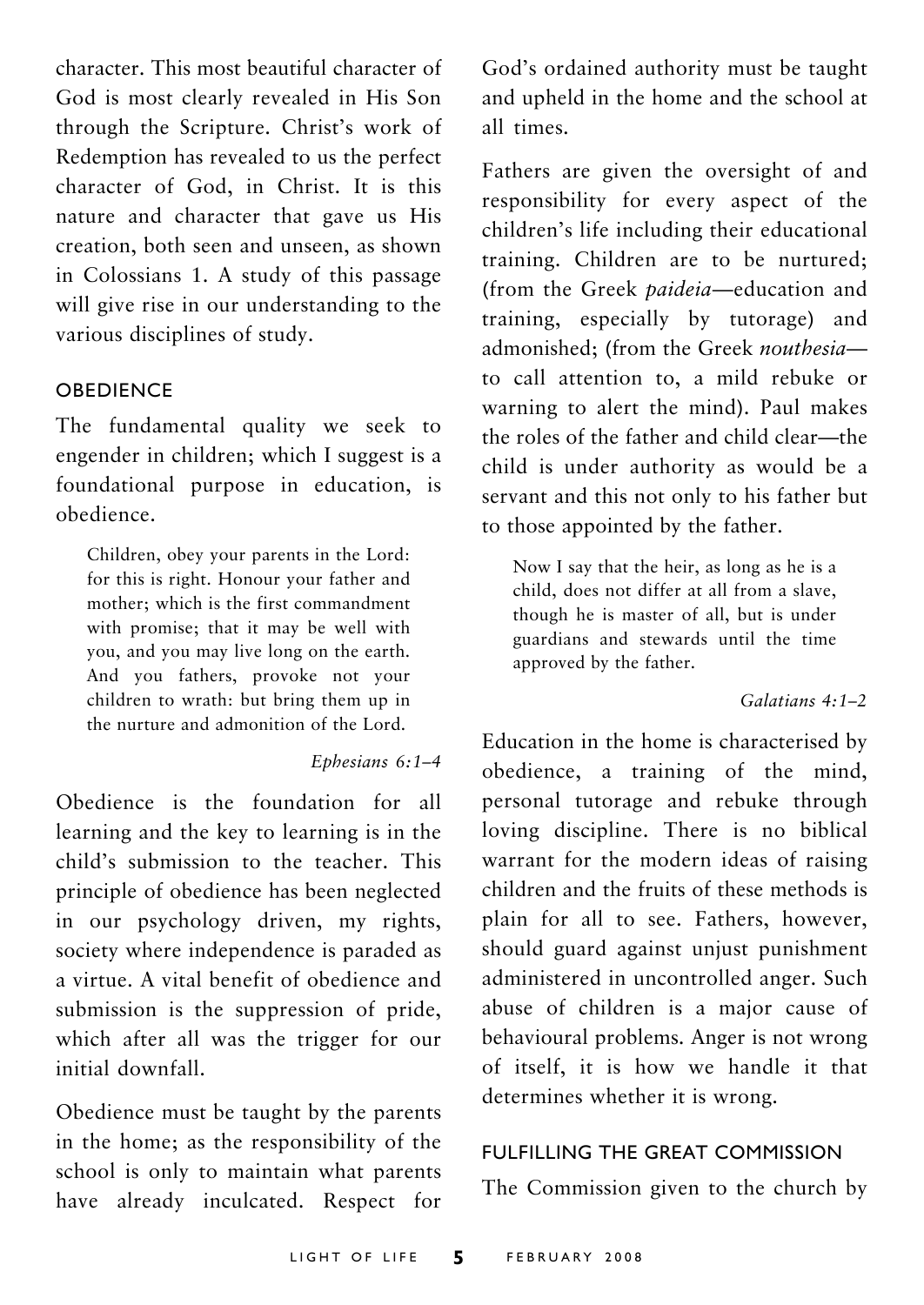Jesus Christ, following His victory on the cross, summarises the reason why we are still here on the earth. That Commission includes and indeed demands, teaching for obedience. It is given in the context of the nations and our training of children is to be part of that equipping nations—it is to be much more than personal, family or even church.

Therefore go and make disciples of all nations, baptizing them in the name of the Father and of the Son and of the Holy Spirit, and teaching them to obey everything I have commanded you and surely I will be with you always, to the very end of the age.

#### *Matthew 28:19,20*

The development of obedience is through the process of discipleship and discipleship demands learning. A disobedient scholar is a menace to himself and to society. Jesus' Commission is to disciple and the first aspect of teach is *to disciple, or make a scholar through instruction;* (teach all nations). The second aspect of teach is *to learn doctrine*; (teach to observe, implying a learning in order to do). It is interesting that modern education teaches doing in order to learn rather than vice-versa—the biblical pattern. The point being that the individual determines what is to be learnt, rather than seeing a body of knowledge and understanding that exists because God exists. From a biblical perspective it is clear that education is discipling to a goal of godliness where obedience and submission are paramount virtues.

This is reflected in the church which educates for discipleship and where formal instruction is given for the express purpose of teaching obedience to the commands of Christ.

Discipleship is bringing the Christian under the discipline of obedience; that is the building of Christian character. Too often in our day Christianity is seen as little more than a 'salvation experience' to ensure a heavenly eternal destiny—or 'fire insurance' as some may say!

But as for you, continue in what you have learned and have become convinced of, because you know those from whom you learned it, and how from infancy you have known the Holy Scriptures, which are able to make you wise for salvation through faith in Christ Jesus. All Scripture is God-breathed and is useful for teaching, rebuking, correcting and training in righteousness so that the man of God may be thoroughly equipped for every good work.

*2 Timothy 3:14-17*

#### FORMAL EDUCATION

Education conducted by those outside the home is a continuation of that which has begun in the home. Timothy had been instructed by his mother (2 Timothy 1:5), and this had grounded him not only in the faith, but in the whole of life.

Christian education rests on:

- 1. the covenant grace of God in the salvation of the child,
- 2. the inspiration of Scripture as the one, true, infallible textbook for life and living.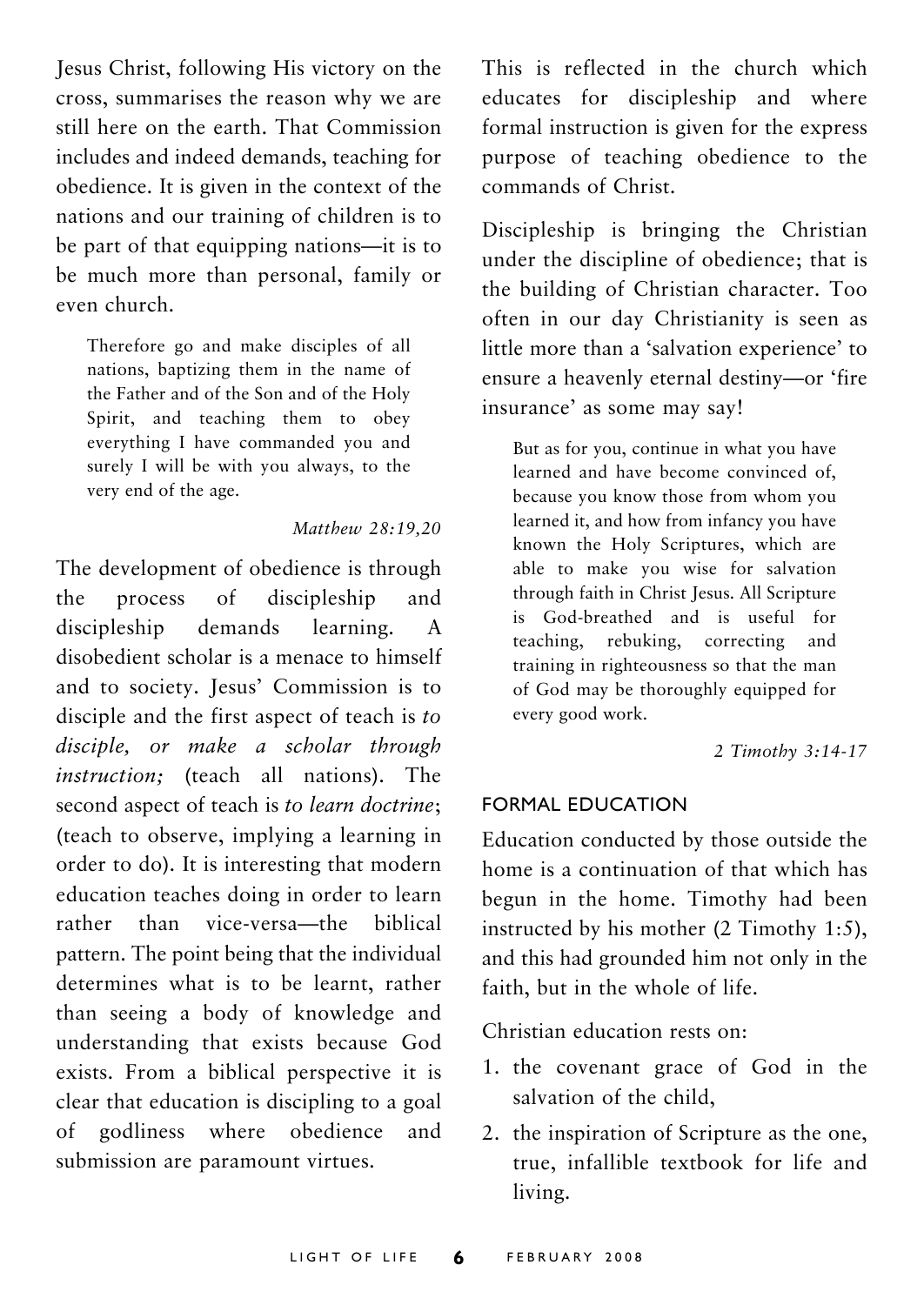The Bible should be at the centre of the teaching process; as the truth of the Word will expose sin in a child's life and set the child on a straight path.

The example set by the teacher, and the curriculum, are to instruct the student in the way of righteousness; the right way to live. Thus, the teacher is to fully 'equip' the child 'unto all good works'. This includes the fact that the Bible's teachings should be integrated with every discipline; including maths, science, reading, history, etc.

Paul Jehle in *Go Ye Therefore and Teach* draws the following scriptural conclusions regarding Christian Education:

Christian education cannot be neutral with respect to one's philosophy of life. It will be either guided by Humanism (deity of man), "trapping" the mind and correcting and forming the character of Socialism, or it will free the mind and renew it, helping to build it under the discipline and obedience to Christ, forming the character of Christ (2 Corinthians 10:5, Colossians 2:8).

Christian education is edification, primarily (where one is built up in Christ), rather than evangelistic (where one is brought to Christ). The basic function of discipleship is to disciple the children of Christian families; (on the Junior-Senior high level it should include the student also), to the ways of God. (Matthew 28:19-20, 2 Timothy 3:14– 17).

Although there are many other aspects to the purpose of education it is my contention that if we fail to instruct and

## children must first see obedience in our lives

demonstrate the way of obedience in submission we have missed the point and education will be simply knowledge or information. Christian education must be build around the character of Christ, 'who humbled Himself and became obedient to the point of death' (Philippians 2:8).

Upon the foundation of obedience the Lord is able to build a godly young person who not only is a blessing to family and church, but also to the nation.

In military circles there is a popular saying: 'Obedience alone gives the right to command'*.* That is worth pondering, for if we are to see obedience in the children we teach they must first see it in our lives. It is tragic to see so many young people growing up as rebels who have been well taught by parents and/or teachers. Their lives are potentially ruined as they seek the best for themselves, their rights, and the like. They may have degrees and excellent employment prospects, but they are unusable in the Kingdom of God.

It is worth the effort even with the criticisms to pursue the biblical course of discipleship and obedience for the young people in our care as the alternative is not attractive.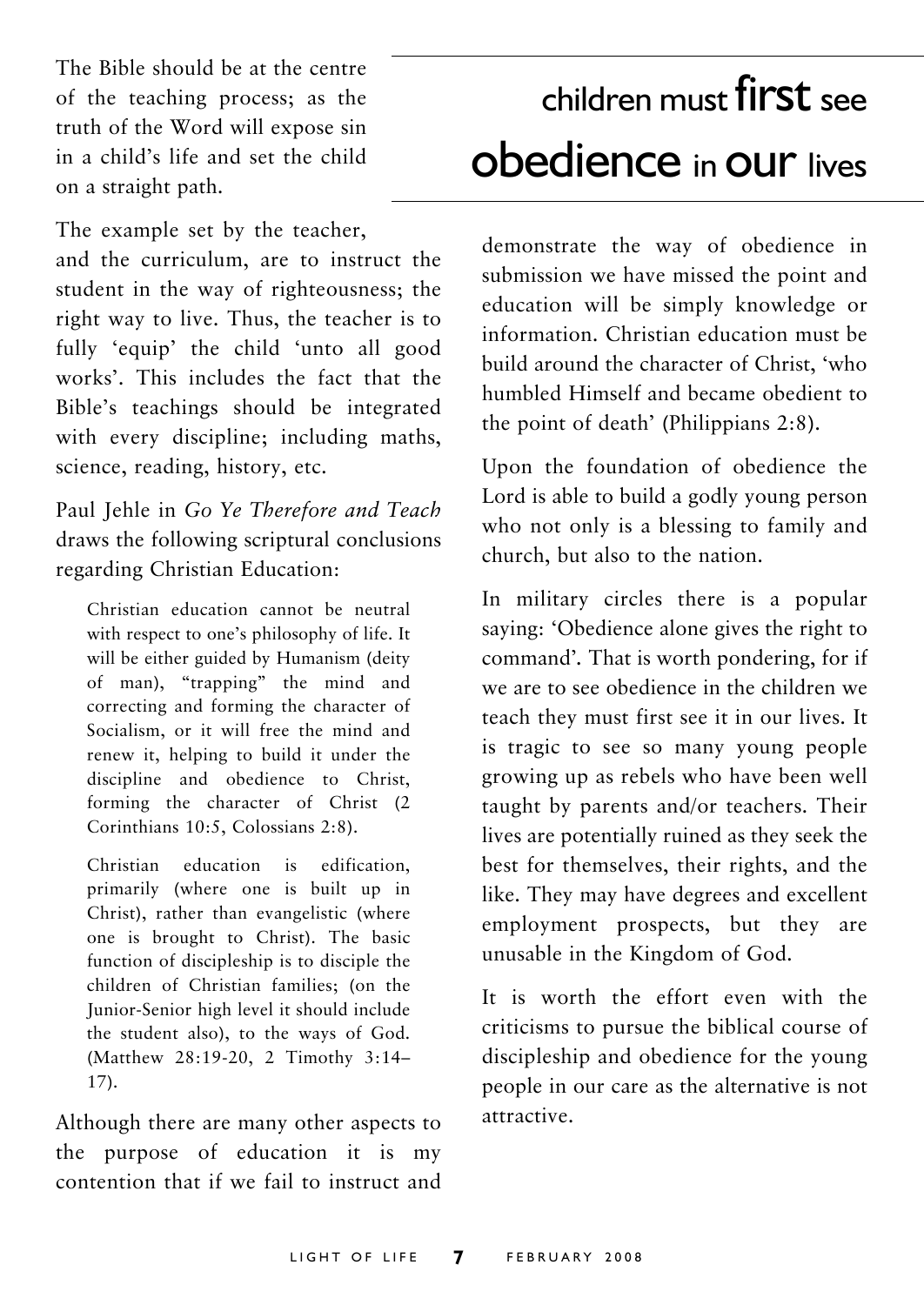### SHOULD MY CHILD LEARN A



BY WENDY HILL

### 'Should my child learn a musical instrument?' may appear to be a simple yes or no question.

As a music teacher my bias should bring an automatic 'Yes'. However, the answer is not so straightforward. I have been teaching music for over thirty years. One half was spent as an unbeliever trained in humanistic philosophies and constantly wondering exactly why I was teaching music; and the other half has been spent discovering the truth of Isaiah 55:8:

For my thoughts are not your thoughts, neither are your ways my ways.

There is enormous pressure on parents to start their child on an instrument. Seeing others' children play may inspire, 'I want my child to do that.' Some may have guilty feelings and think, 'I'd never be able to afford that and my child will be deprived of a musical education.' Others may reason, 'I learned music so my child will too.' Not many would consider, 'Is this what God wants for my child?'

### THE WORLD'S REASONS

Over the years I have taken many teaching courses including a Diploma of Education, Yamaha and Suzuki training, each with their own rationale. All of the

courses were essentially humanistic, emphasising man and not God. Here is a summary of their thinking about music.

#### Music:

- 1. develops sensitivity, imagination, creativity and aesthetic awareness.
- 2. has great impact on the brain and improves spatial awareness for learning maths and science.
- 3. relates to other subjects such as science, physics, maths, language, history, physical development and body co-ordination.
- 4. develops memory, concentration and discipline.
- 5. is a means of personal expression, emotional release and relaxation.
- 6. helps develop character eg. diligence, perserverence, obedience, patience.
- 7. provides a wide range of career opportunities.
- 8. can improve family relationships by involving parents in child's activities such as practices.
- 9. adds greater quality to one's life.
- 10. may produce a better generation than the present one.
- 11. may even save the world. This was quoted from a famous cellist, Pablo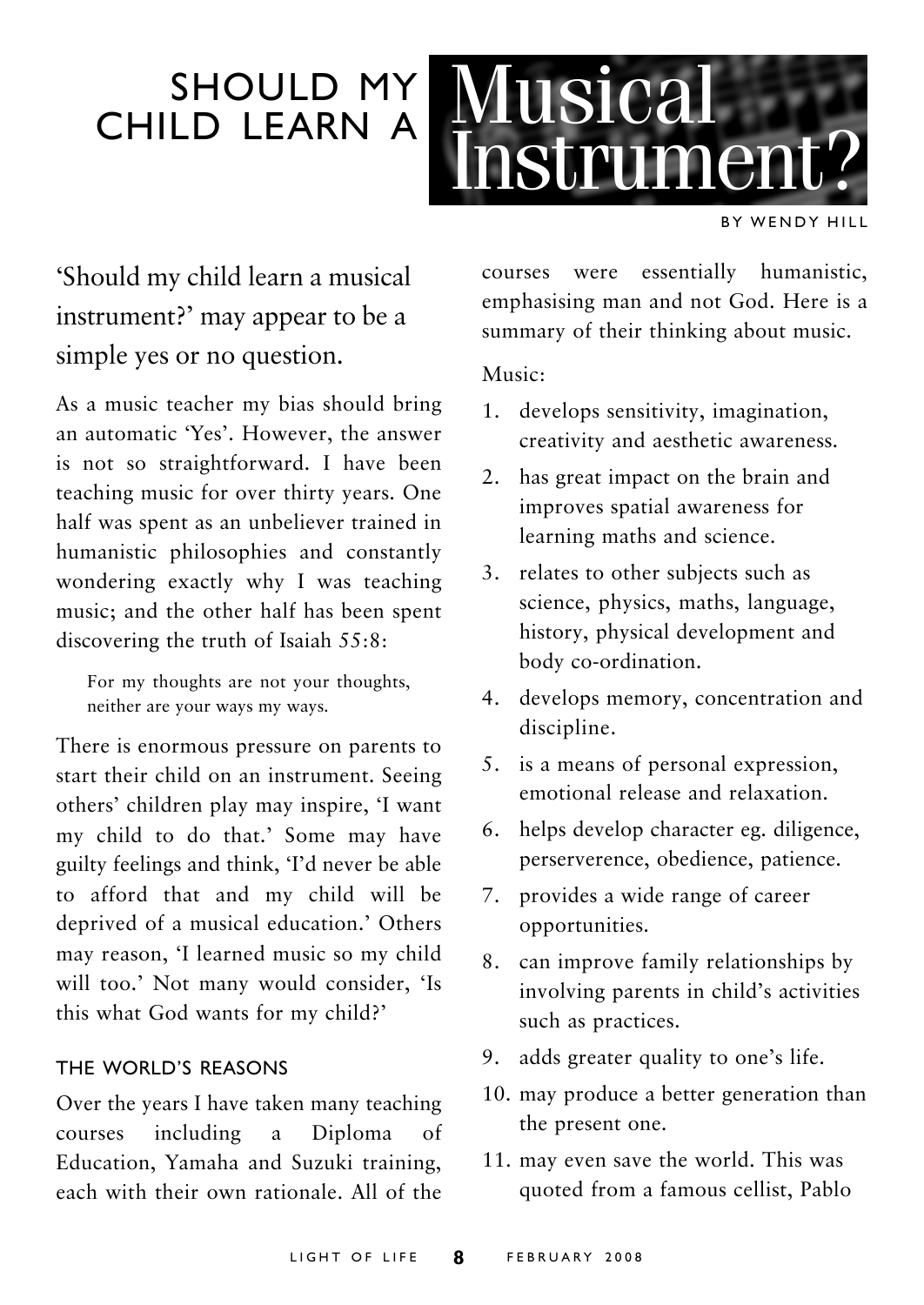Casals, who said 'Perhaps music may save the world'. The 'perhaps' has since been removed.

12. replaces the need for religion. A famous composer, Terry Riley, claimed that 'Music replaces the need for religion'. Obviously he doesn't know the difference between religion and a relationship with Christ. But his message is the same—if we have music we don't need God.

Most of these reasons for learning an instrument are interesting, but they reveal the humanistic basis from Rom 1:25—

They exchanged the truth of God for a lie and worshipped and served created things rather than the Creator.

Today many worship the god of music and consequently the focus shifts to man's abilities and commercialism.

While I don't agree with the last three, the first nine justifications can be achieved by leading a Christian life. The same physical, intellectual, emotional, creative, social, character and educational benefits are also found in Christian fellowship, worship, Bible study and growing in Christ.

THE PROS OF LEARNING AN INSTRUMENT

### **The rewards of learning music are enormous but hard to measure and value.**

Music differs from the more intellectual subjects like maths, reading and writing because it has artistic value. We must

know how to read, write and use numbers. However, music is more spiritual, artistic and creative and is harder to assess and value. Thus it is often set aside in the educational process.

### **Music is an intricate and vital part of God's design of man.**

God designed us in His image to be creative. Music flows from the spirit and is one of the features that differs us from animals, plants and rocks. Music touches the heart/spirit and brings a desire for beauty and truth.

#### **Music is an intrinsic part of our lives.**

Many parents want a musical experience for their children without understanding why. My family was not Christian but decided to send me to an Anglican boarding school for two years so I could have weekly lessons. For my family music was more important for entertainment than worship, but God designed us to worship Him and music is one of the instinctive ways that we do that.

### **Music is an extension of language and is part of our worship and communication with God.**

Our voices have inflections, rises and falls and accents, without which our voice is a monotone and uninteresting. Spoken words are the basis of melody, harmony and rhythm. In singing we exaggerate the distances between pitches of words. Melody comes from this greater range of higher and lower sounds/notes. Harmony is when two voices sing different melodies with notes which agree with each other.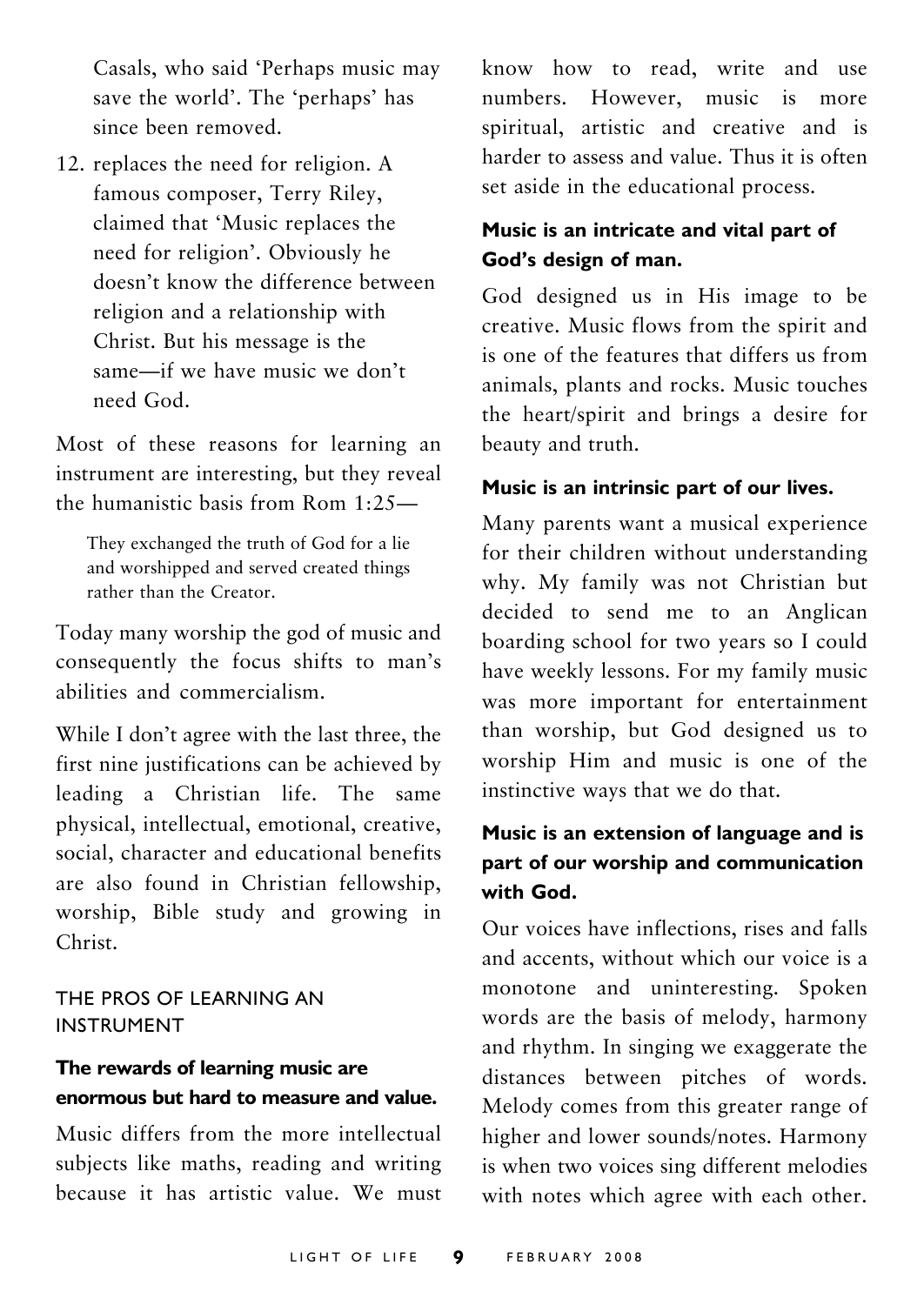When we speak we accent or emphasise certain words and make some syllables longer or shorter. This is the basis of rhythm.

Music is a beautiful, creative, artistic and spiritual extension of our speech and prayers.

### THE CONS OF LEARNING AN INSTRUMENT

### **We don't need music to be reconciled with God and get to heaven.**

1 Corinthians 1:19 and 27 tell how God uses the foolish things of the world to shame the wise and he frustrates the intelligence of the intelligent. Exams, competitions and music knowledge about theory, playing, history and composing do not guarantee salvation.

I am not against instrumental lessons. It *is* OK for your child to learn. The Bible values instruments and Psalms is full of references to skilful playing. I have written a Biblical piano course and train teachers for it. But God wants to give a bigger, balanced, eternal perspective of music.

### **God does not want everyone to be a musician.**

In David and Solomon's time the Levites were set apart to be trained musicians for the Temple. The musicians had no other duties and even lived in the Temple. This still left eleven tribes, the majority of the Israelites. Most people were not trained musicians. If we look at a church service, are there more musicians or people in the congregation? A minority are trained musicians.

Exodus 31:3 tells how God gifts us differently. He filled Bezalel 'with skill, ability and knowledge in all kinds of crafts'. Verse 6 tells how the people who built the tabernacle had skills and abilities according to God's gift.

Proverbs 22:6 says, 'Train a child in the way he should go and when he is old he will not depart from it.' Some translations say in the way 'he leans' or 'is bent.' God does not give everyone equal musical gifts. All the piano students I have had have been different—from the musically gifted to those with little sense of rhythm, and everything in between.

### **God gave everyone a free musical instrument—the voice.**

Not everyone needs to play an instrument but everyone can sing, whether in tune or not. The Bible says to 'make a joyful noise'.

#### KEEPING PERSPECTIVE

There are enormous rewards in learning a musical instrument, but we need perspective from the Lord so that the music god does not lure us into the worldly trap of exams, performance, competitions, feeding the music industry and humanism. Here are some challenging questions to help provide perspective.

- 1. How much time and effort is spent practising an instrument compared with praying and memorising scripture?
- 2. Which does your child fear the most: the exam, the examiner and making a mistake in front of the teacher? Or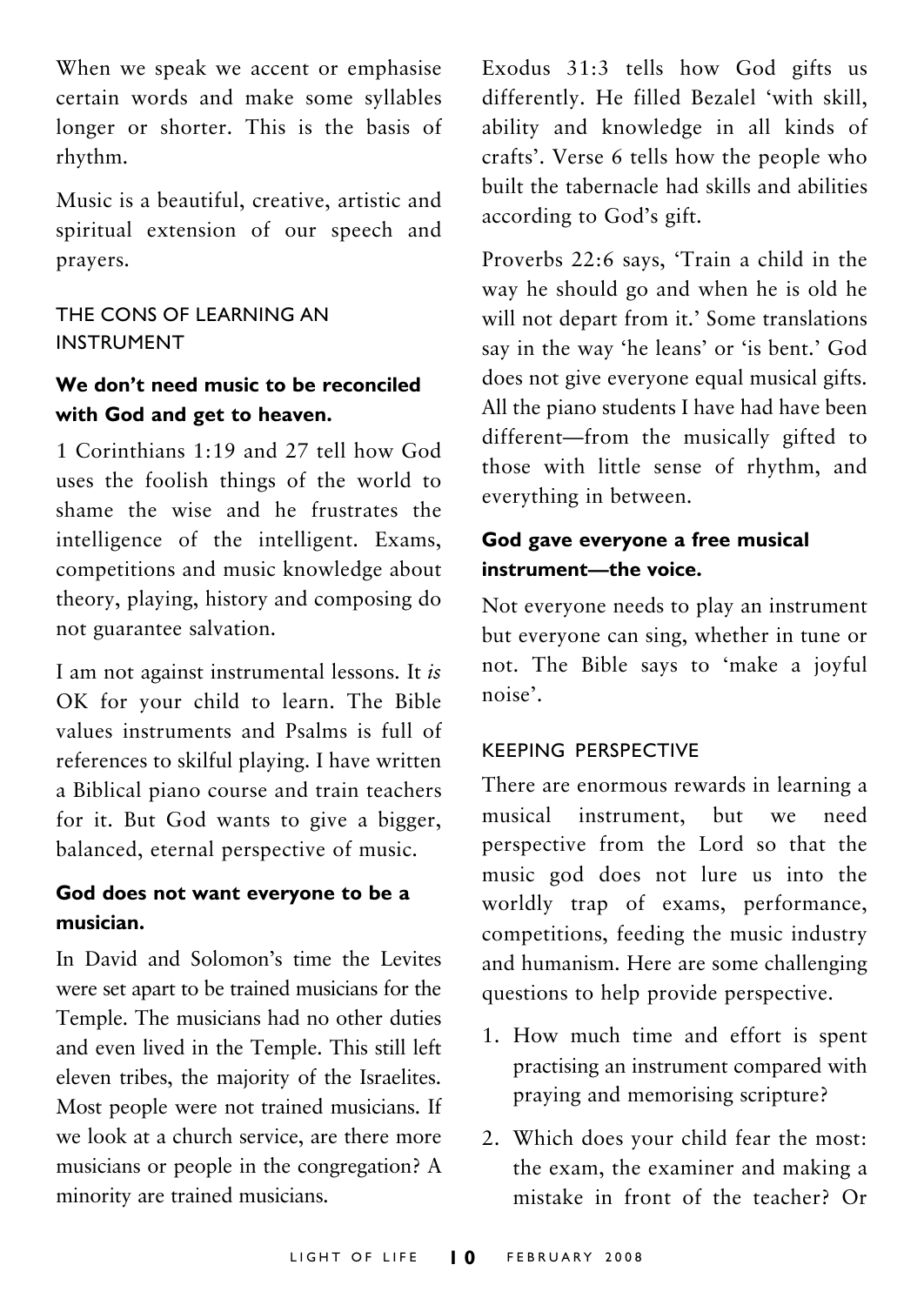God, knowing we are accountable for every thought and deed?

We need to know our motivation and develop a desire to glorify God and know Him.

Performance is impressive because it is so visible and audible. The world judges success based on the outward appearance of performance, but we know that God looks at the heart (1 Samuel 16:7).

Without acknowledging the basic fact that God is the Author of all knowledge, we are lost. Education is a consequential blessing from God, a bonus to enable us to know Him more. God created our brains, intelligence, sensitivity and creativity to appreciate and love Him more.

Music is as important as any other subject in that they are all tools to understand God's world. We can learn much about an author, composer or painter through their writings, compositions and pictures. But the musical instrument should not become more important than God. There is the danger of the instrument becoming an idol (Habakkuk 2:18–20).

### SO SHOULD MY CHILD LEARN A MUSICAL INSTRUMENT?

Ultimately it is the parents' decision after weighing up the justifications and facts. The answer will depend on your relationship with God through Christ. It took me over thirty years to understand that it all comes down to knowing God and obedience to His will. Here are five points to consider.

### **1. You need a firm belief and conviction from God.**

Weigh up the pros and cons presented. If you go down the music path, save and prepare for a long expensive journey. We plan for at least twelve years for a basic education. Music is no different.

### **2. If you can afford it, commit yourself long term.**

Be prepared for much expense in time, effort, discipline, transportation, expense of one-to-one lessons, books and instruments. The blessings and rewards will outweigh the cost.

My programme *The Gift of Music* has a biblical piano course which can be done with trained teachers. Details are at **www.thegiftofmusic.com.au**

### **3. If you can't afford it, don't feel guilty.**

Your children are not missing out. Encourage them to sing, sing, sing using the free instrument God has given them.

### **4. If you cannot afford it but have a very strong desire, then keep praying and God will open doors.**

Where there's a will, there's a way and when it's in accordance with God's will, it *will* happen.

**5. If you are still not sure about instrumental lessons but would like your child to have a biblical perspective of music,** *The Elements of Music* **course may be the answer.**

This will help you assess whether or not your child is interested and willing to commit to instrumental lessons.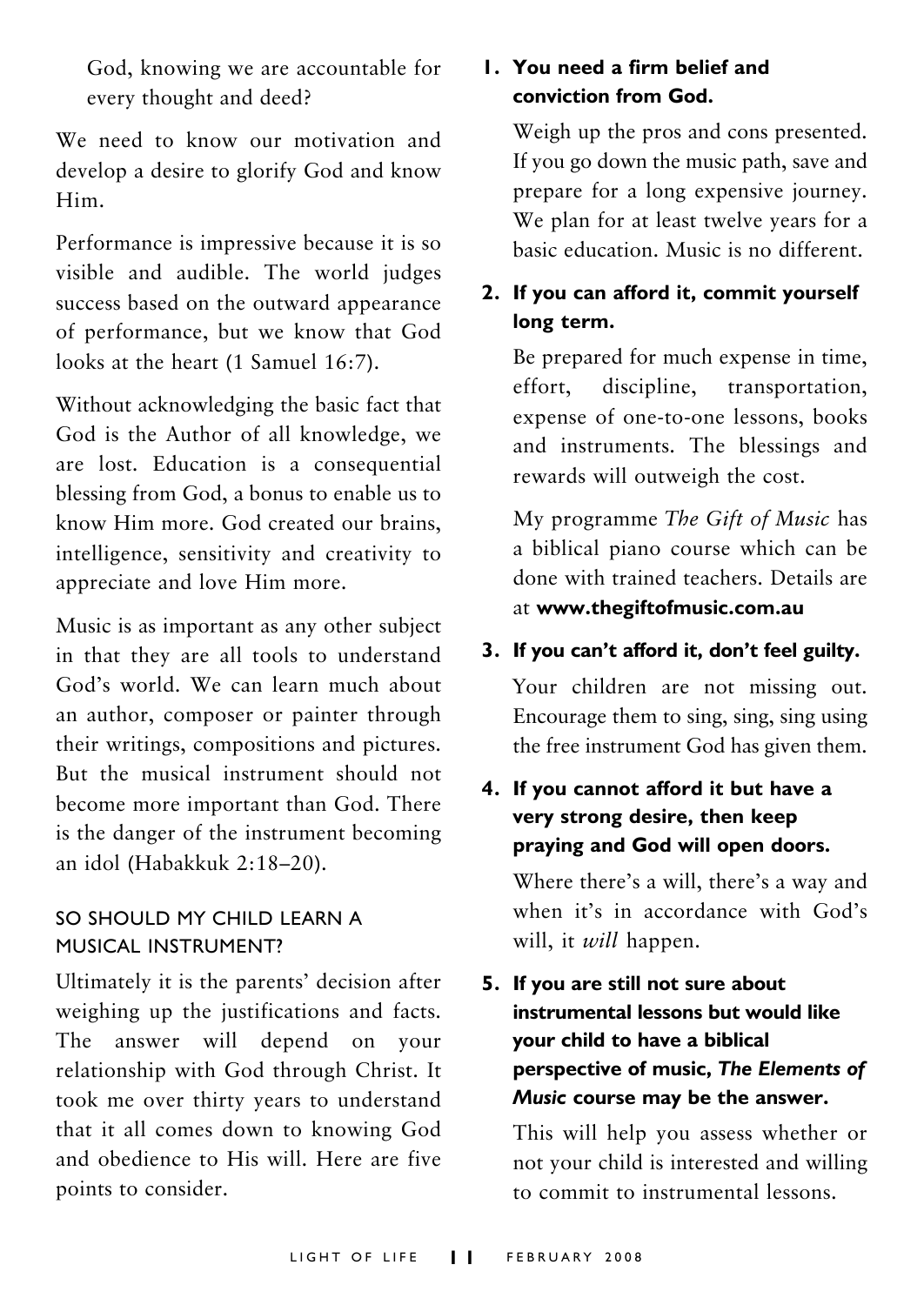#### THE ELEMENTS OF MUSIC COURSE

*The Elements of Music* course (EM) is a doit-yourself complete Bible-based music course providing spiritual foundations for each music element, basic keyboard skills, theory and history. If your child is already learning an instrument, EM provides the supporting theory course. Instrumental lessons often focus on merely learning pieces. EM can be part of a homeschooling program and no previous music knowledge is required. For a more detailed description, visit **www.thegiftofmusic.com.au.**

Completing all four volumes of EM will do the following:

- 1. Relate the subject of music to God.
- 2. Help build faith in Him.
- 3. Develop an awareness of how music evidences God's creativity and design.
- 4. Teach what each of the fourteen music elements reveals about their Maker with simple definitions and supporting scriptures.
- 5. Develop an understanding of how composers and hymnwriters use their God-given music gifts to organise the elements.
- 6. Teach basic skills in keyboard, theory, ear-training and simple composition.
- 7. Teach history of music from Creation to present day including church and general world history.
- 8. Not focus on performance but present a balanced coverage of all areas of music in a biblical perspective.

We live in a world of 'specialists' with some teachers focusing on learning pieces, others on theory, still others technique, some encourage learning by ear whilst others by reading.

The Biblical perspective of music is of prime importance and EM sets the foundation for all other music study, giving a big picture from a godly perspective before going into details. It is designed to build faith in God using the tool of music. EM is very economical compared with one-to-one instrumental lessons, about \$3.50–4.00 per week depending on the level.

### I close with a quotation from the *Encyclopedia of Bible Truths for School Subjects* by Ruth Haycock.

If we actually believe that the Bible is authoritative in every area in which it speaks, in history and science as well as salvation and prayer, we are obligated to find out what it says about every topic we teach. If we fail to present what God says but teach other aspects of the subject, we shelter pupils from the truth and give them only part of the story. [If we only teach instrumental skills, students are missing out on most of the music story. WH] What we do teach may be purely humanistic and opposed to the truth in the Bible, or it may be true as far as it goes but is incomplete. In either case, pupil thinking is being shaped according to the world's pattern. God asks for transformed lives, not conformed to the world, but based on renewed minds able to prove what is good and acceptable and the perfect will of God.'

*The full version of this and other articles by Wendy Hill are available at www.thegiftofmusic.com.au.*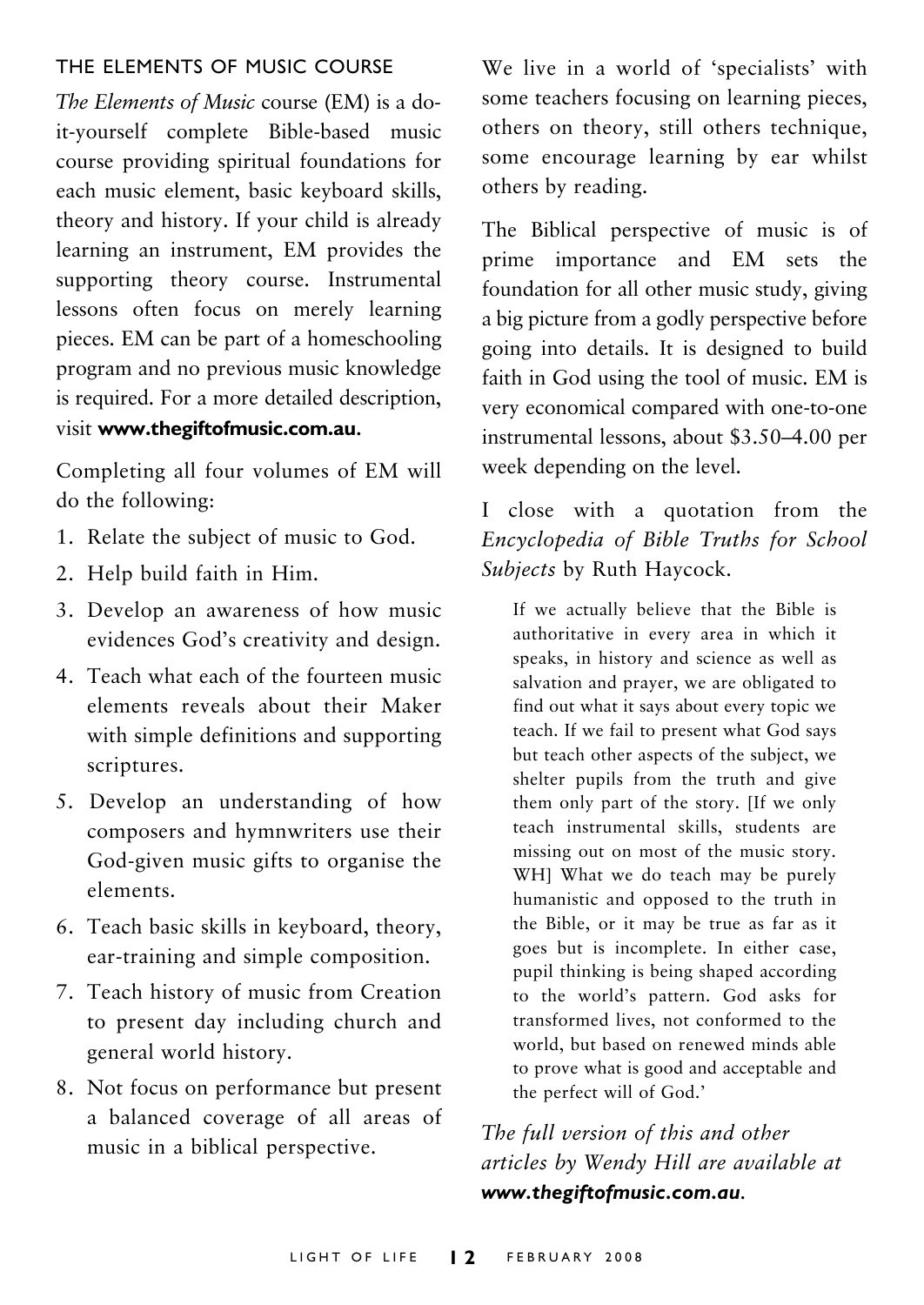## THE **ROWE** ENQUIRY **Recommendations into literacy teaching in Australia**

Some years ago now a group of well over twenty qualified experts wrote to the then Federal Minister of Education, Dr Brendon Nelson, on the state of reading instruction in Australia.

As researchers, linguists and educators who have studied the process underlying the development of reading, and who are familiar with the scientific research literature related to the acquisition of reading, we are writing to you to express our concern with the way in which reading is typically being taught in Australian schools.…We believe the time has come for a review of the approaches to reading instruction adopted in our schools…

The result was the *Rowe Enquiry into Literacy Teaching* commissioned in December 2004. The findings of the enquiry support what LEM have been saying for many years about the superiority of intensive phonics in teaching reading.

#### KEY ELEMENTS

The report suggests that a successful school is one

- that believes each child can learn to read and write regardless of the background
- with an early and systematic emphasis on the explicit teaching of phonics

• with strong leadership and management practices, involving whole-school approaches to the teaching of reading and writing.

### **TEACHERS**

The committee found that many teachers do not use (and are not aware of) objective, standardized diagnostic tests that assess the essential alphabetic, decoding skills required for reading proficiency.

…direct systematic instruction in phonics during the early years of schooling is an essential foundation for teaching children to read. …research evidence indicates that ALL students learn best when teachers adopt an integrated approach to reading that explicitly teaches phonemic awareness, phonics fluency, vocabulary knowledge and comprehension.

It was clear however that systematic phonics instruction is critical if children are to be taught to read well, whether or not they experience reading difficulties.

The inquiry found strong evidence that a whole-language approach to the teaching of reading on its own is not in the best interests of children:

…where there is unsystematic or no phonics instruction, children's literacy progress is significantly impeded…

#### SOME RECOMMENDATIONS

The report recommended that:

• teachers provide systematic, direct and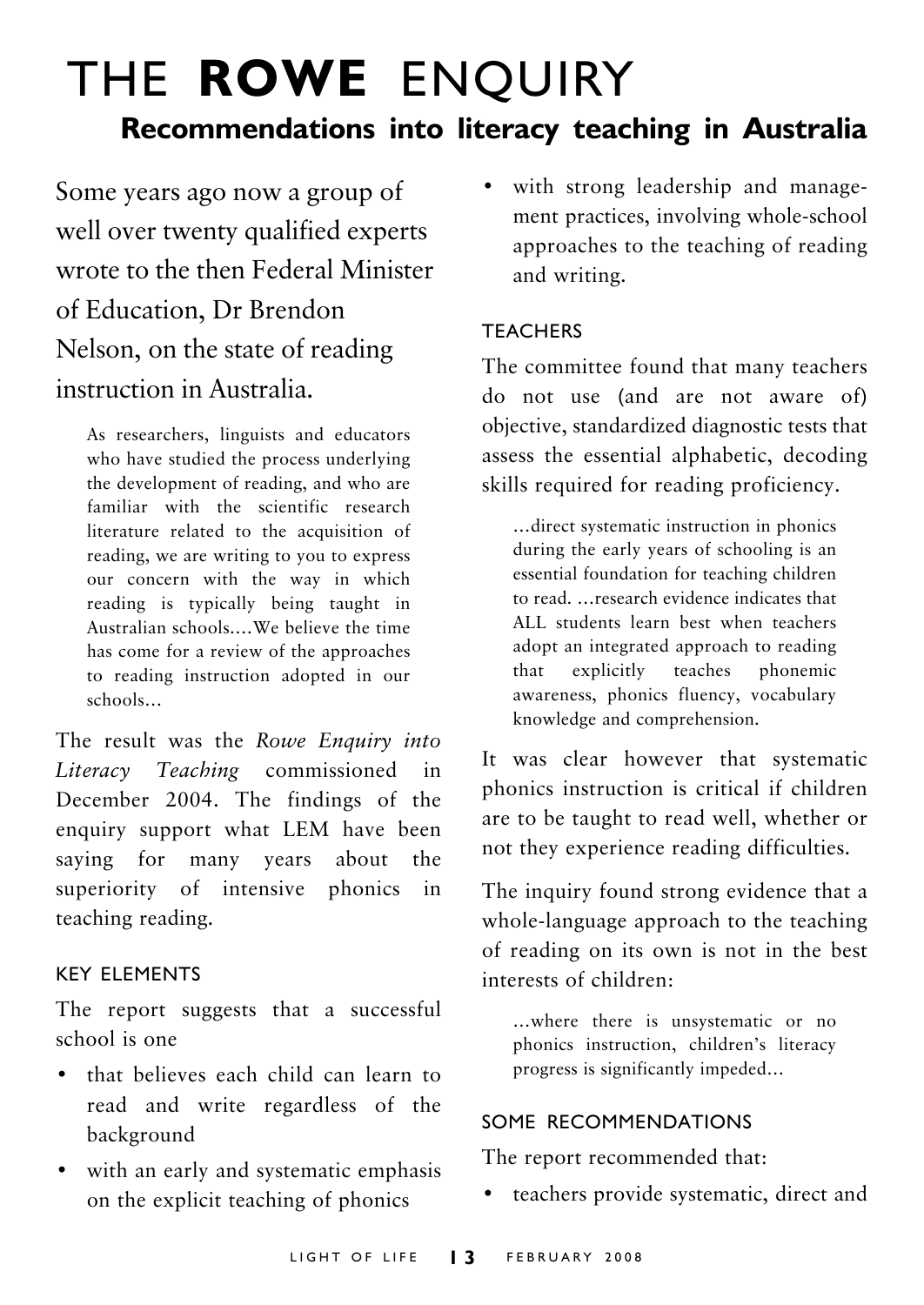explicit phonics instruction so that children master the essential alphabetic code-breaking skills required for foundational reading proficiency.

- literacy teaching continue throughout schooling (K–12) in all areas of the curriculum.
- successful teaching of reading occurs best where there is a consistent and comprehensive whole-school approach that is clearly specified in a literacy plan.
- teachers put in place an explicit, literacy planning, monitoring and reviewing process in collaboration with school communities and parents.

#### TEACHING PRACTICES

The report was not kind to the whole language method:

Whole-language…reflects a constructivist philosophy of learning in which children are viewed as inherently active-selfregulating learners who construct knowledge for themselves, with little or no explicit decoding instruction.…a strong body of evidence exists that wholelanguage approaches are not in the best interests of children experiencing learning difficulties.

In contrast, code-based approaches focus on explicit teaching of the structure and function of written and oral language in ways that allow children…to reflect on and consciously manipulate the language.

#### WHICH TYPE OF PHONICS?

Reading researchers have come up with a number of approaches and given them 'educationese' titles:

**Analytic phonics** uses a 'whole to part' approach, that avoids having children pronounce the sounds of a word.

**Synthetic phonics** uses the 'part to whole' approach, teaching children to sound the phonograms to blend the words.

**Embedded phonics** teaches children letter sound relationships with context clues (as they don't use rules).

**Analogy phonics** uses parts of words already known to identify new words.

LEM Phonics, according to the experts, is a synthetic or intensive approach. It uses phonics through spelling to link reading, spelling and writing in an overarching phonetic approach to literacy.

Our many years experience has taught us that this approach is the most successful one available today—not only for teaching phonics, but as a comprehensive English programme.

The Registered Instructors in LEM Phonics are now working with hundreds of home educators and over 100 state and Christian schools in Australia.

The LEM Phonics programme is available in a Christian and general version using the writing styles for different states.

In addition, LEM Phonics is in various stages of development in a number of other nations.

Contact LEM for information as to how you or your school could introduce this superior method for teaching Englishor check out the website at **www.lem.com.au**.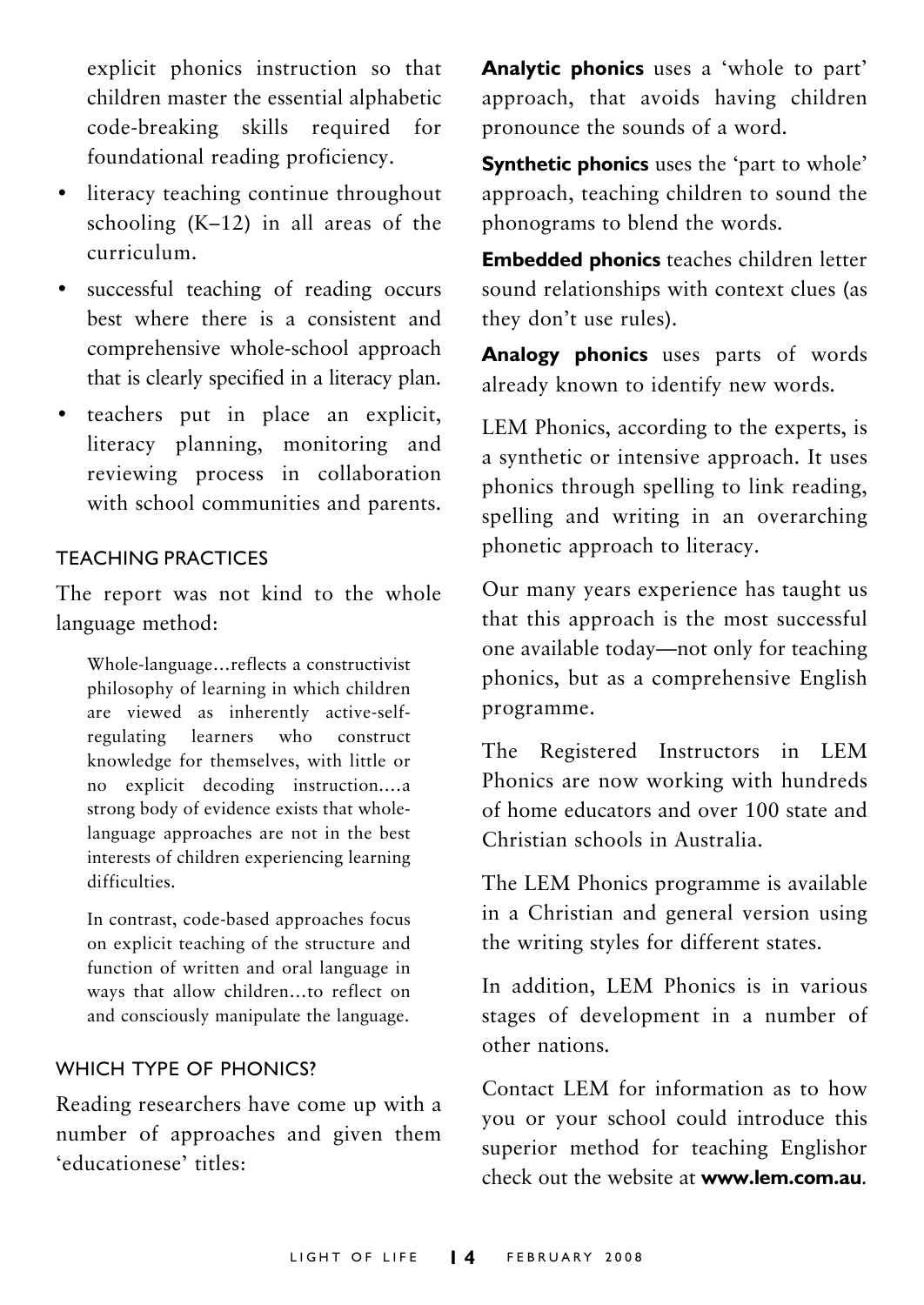HEALTH



### We see so much today about weight—weight of people that is!

Certainly being overweight is a problem as far as our health and wellbeing are concerned. It seems, however, that many who are concerned about weight are not so concerned about health problems as they are about appearance. As a result we have seen a proliferation of weight loss diets and exercise programs which may not always consider the overall health of the person. For example, high protein diets can stress the body, causing weight loss, but at the cost of overall health.

Most weight loss programs seem to be helpful only if they are accompanied by self-discipline—in fact most have in their fine print something to the effect of 'this only works with proper diet and exercise'.

So firstly we need to consider physical exercise. Let me ask you, what possible attraction is there to riding a bike that goes nowhere or running on a revolving mat and never leaving the house? Try going outside and enjoying God's creation.

## A **WEIGHTY** ISSUE

PETER FROGLEY

I take my walks by attempting to play golf—walking amongst the trees looking for my ball is much more fun than following that narrow fairway anyway!

Secondly, food intake—the idea is to not eat those things that add unwanted weight. The problem is that if you aim only at *weight loss* you will probably miss the importance of *healthy* weight loss. However, if you aim to eat *healthily*, you will almost certainly lose weight.

To lose weight healthily, gradually increase your intake of vegetables and fruit until they become the main part of your diet. As you do that also increase the raw food component (a good ratio to aim for is 70–80% raw diet).

On the other side commensurately reduce animal products, white flour, white sugar, salt, alcohol and drugs of any kind.

Consider children's diet too—if you feed your children only healthy food from the beginning they are less likely to acquire a taste for unhealthy foods.

It's simple, but it's a challenge! Remember Rome was not built in a day so begin slowly, adding more healthy food and removing the unhealthy. It is a good idea to have, for example, a six month plan to change your eating habits. You'll be amazed at the changes for the better.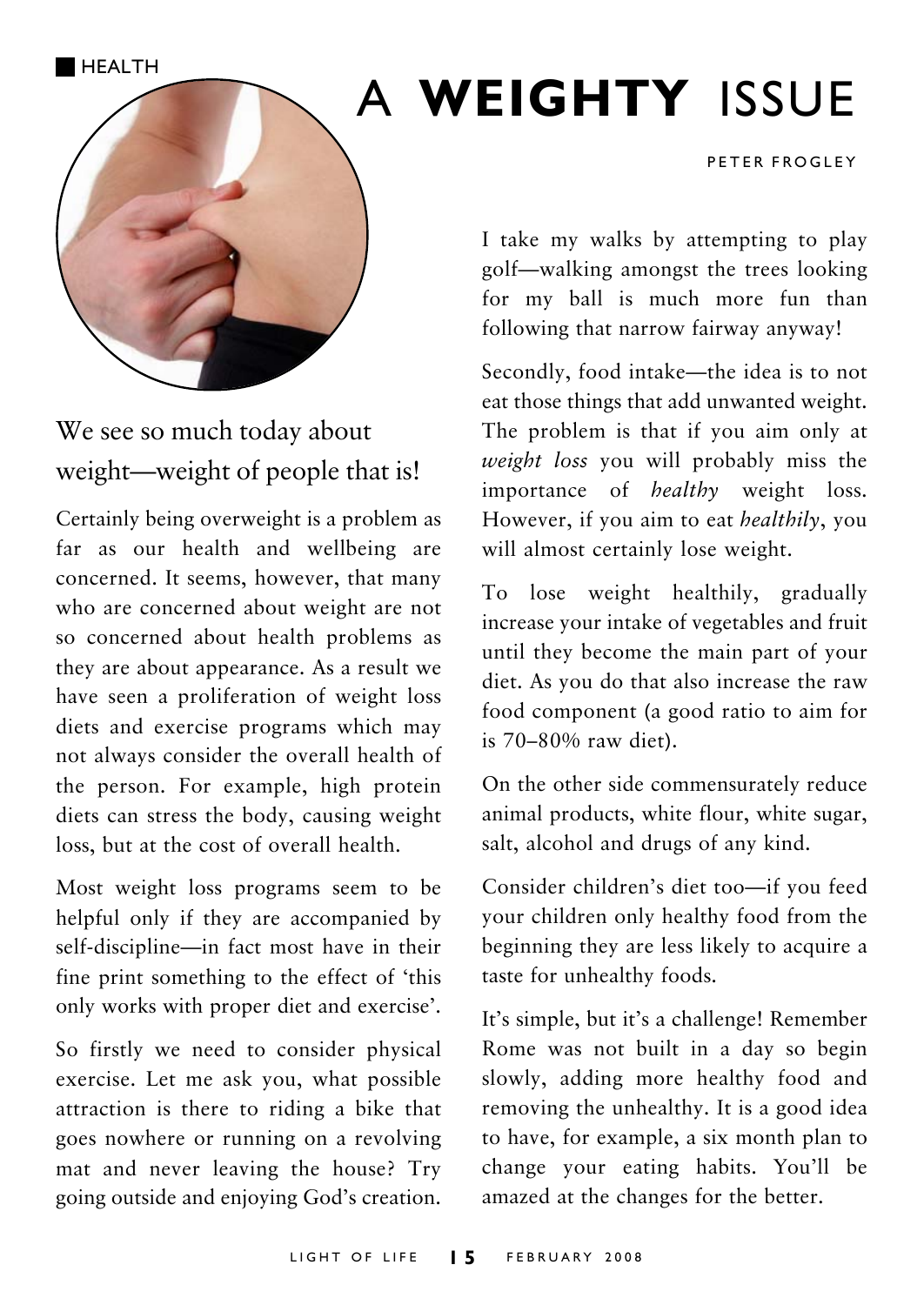### **The Elements of Music Vol 3**

After much hard work from Wendy Hill and the LEM staff, EM3 is here! Volume 3 of this comprehensive, completely bible-based music appreciation course builds on the foundations laid in volumes 1 and 2. It encompasses music theory, composition, history and keyboard skills, as well as general world history and philosophy. Four new music elements are learned.



The books are enriched with many music examples, tables, maps, timelines, detailed diagrams and illustrations.

| Teacher's Manual <i>including 2 CDs and flashcards</i> 233 pages <b>\$69.95</b> |                   |  |
|---------------------------------------------------------------------------------|-------------------|--|
| Student Workbook                                                                | 178 pages \$49.95 |  |
| Student Test Booklet                                                            | 38 pages \$20.95  |  |
| Keyboard Arrangements Book                                                      | 44 pages \$21.95  |  |

### **Cursive Practice book**

A write-in penmanship booklet which can be used in conjunction with the LEM Phonics programme, or as a stand-alone resource. It provides practice in the steps of teaching cursive writing, including the connecting strokes and special cursive letters. Students then proceed with practicing multiple



phonograms, words, capital letters, and finally full sentences.

Illustrated 'did you know' sections about the history of writing are featured throughout the book.

This new volume replaces the two previous and very old editions *First Cursive Copy Book* and *Cursive Capitals*. It teaches a cursive style designed to flow easily with the LEM Phonics print style, not a 'linked script' style as is often taught in schools.

A4 format, wire bound, 52 pages. **\$13.95**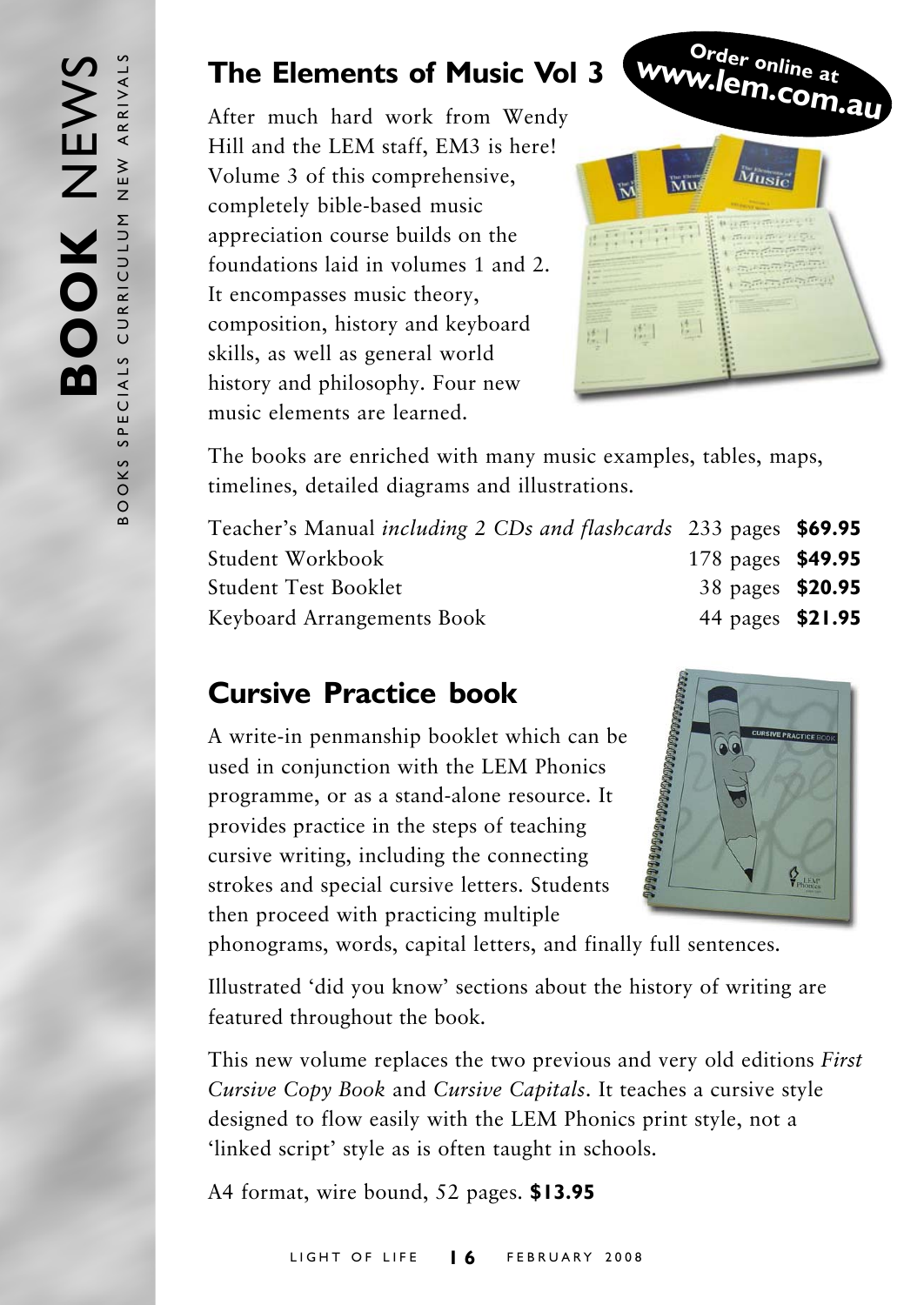### **Phonics in Action**

This DVD uses hand and body actions to help students remember the phonograms—a fun and active approach to learning. Includes a CD of teacher resources.

Home version **\$39.95** School version **\$99.95**

### **Third Millennium Press**

We are now stocking Third Millennium's lavishly illustrated, full colour charts which fold out to double sided panoramas of history*.* These beautiful resources for schools and home schoolers are sure to become favourites now and heirlooms for the future.

THE TIMECHART HISTORY OF THE WORLD Unfolds to a 4.5 metre long wall chart chronicling world history from 4004 BC to 2004 AD. **\$34.95**

THE TIMECHART OF BIBLICAL HISTORY This 4.8 metre fold-out chart shows Biblical history from 4004 BC until 100 AD. Includes maps and summaries. **\$34.95**

### PANORAMA OF THE OLD TESTAMENT PANORAMA OF JESUS AND THE NEW TESTAMENT

Beautifully produced 2.5 metre foldout charts of the major events of the Old and New Testaments. **\$29.95 each**



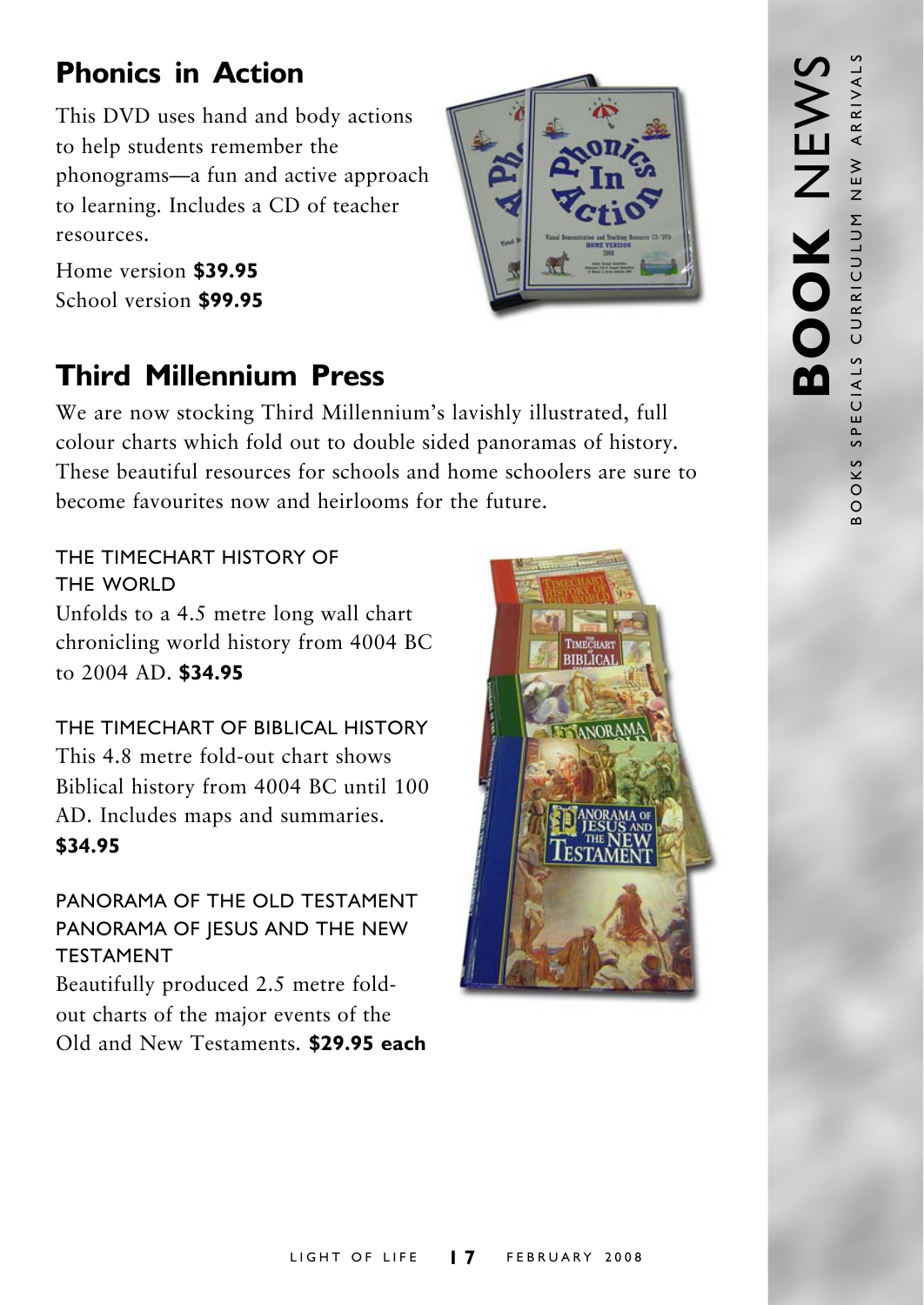### **Rod and Staff Publishers**

### UNDERSTANDING THE PAST FIVE CENTURIES: YEAR 9 HISTORY/GEOGRAPHY

The Mennonite version of the period from the Renaissance to today. A comprehensive history and a good addition to the range of history/geography courses available.

The student text is a 555-page hard cover with many colour illustrations. **\$45.45**



The teacher manual contains facsimiles of each student page with teacher notes, and answer key. 603 pages. **\$55.75**

A test booklet is also available. **\$3.55**

### **G A Henty**

These new Henty story books are printed on acid-free paper in sturdy hard covers. **\$32.25 each**

### THE SHORT STORIES OF G A HENTY VOLUME 1

Contains four stories: *The Sole Survivors*, *A Frontier Girl*, *The Ranch in the Valley* and *On the Track.*

### THE CORNET OF HORSE

Rupert Holliday is a protege of his paternal grandfather, an old Cavalier, and is taught to be a fine swordsmen. Follow Rupert and the War of Spanish Succession through Spain, northern Italy, southern Germany, and the Spanish Netherlands.

### CAPTAIN BAYLEY'S HEIR

After being swindled of his inheritance by his cousin, Frank Norris travels to America and the

Californian Gold Rush of 1849. Here he encounters wagon trains, Indians, stagecoach robberies, buffalo hunts, ambushes, and more!

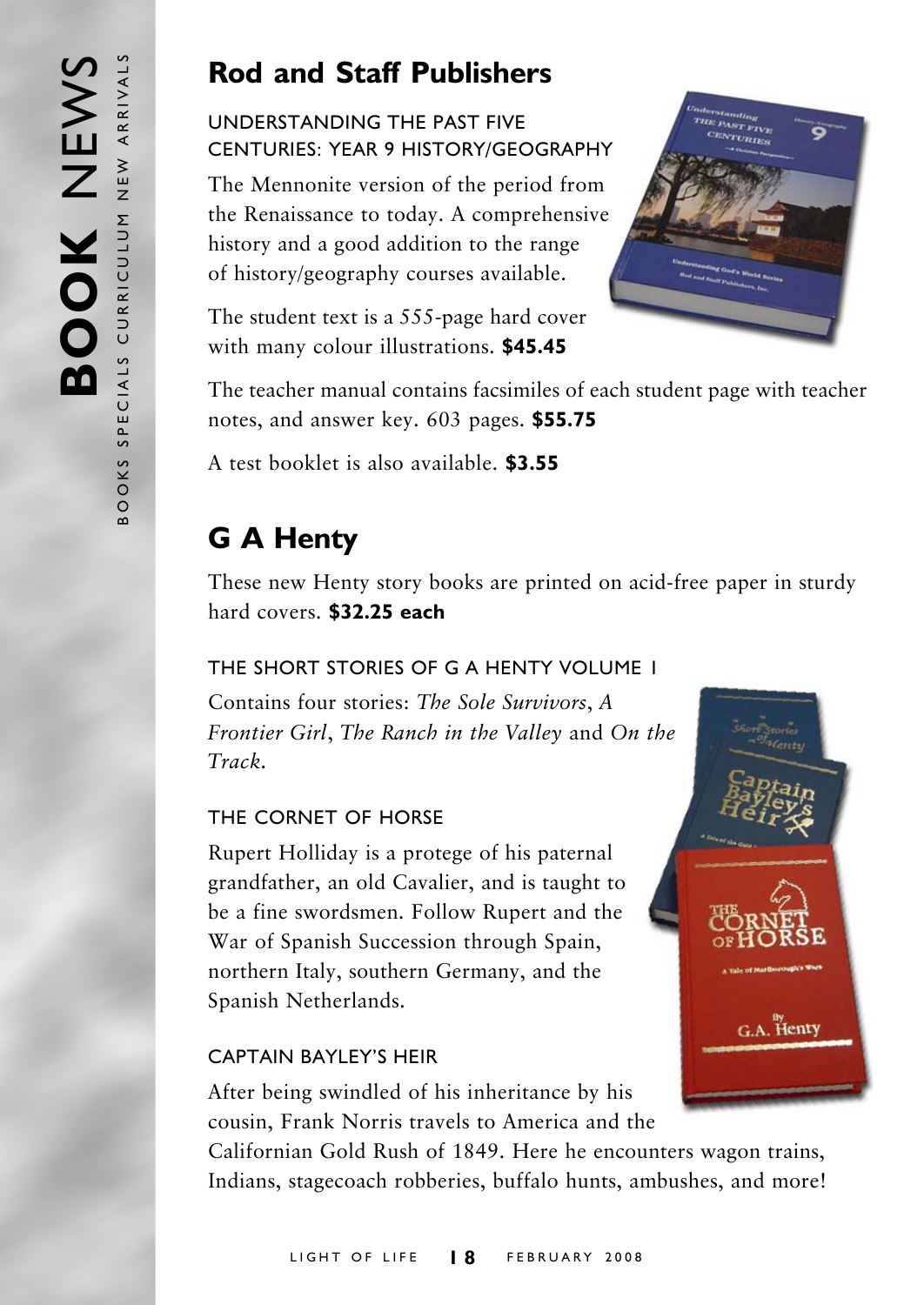### **YWAM Publishing**

### HEROES OF HISTORY

*Heroes of History* is a unique biography series from YWAM publishing that brings history to life with the remarkable true stories of fascinating men and women who changed the course of history. **\$13.20 each**



Thomas Edison George Washington Clara Barton Harriet Tubman Daniel Boone Laura Ingalls Wilder Douglas MacArthur Orville Wright

Christopher Columbus George Washington Carver

### CHRISTIAN HEROES THEN AND NOW

Be inspired by the exciting life stories of these heroes and witness the drama of faith and character being tested under the most extreme circumstances. Most suitable for ages 9–15.

### **\$13.20 each**

- Adoniram Judson Ida Scudder Amy Carmichael Jim Elliot Betty Greene John Wesley Brother Andrew John Williams C S Lewis Jonathon Goforth C T Studd Lillian Trasher Cameron Townsend Loren Cunningham Clarence Jones Lottie Moon Corrie Ten Boom Mary Slessor Count Zinzendorf Nate Saint David Livingstone Rachel Saint Eric Liddell Rowland Bingham Florence Young Sudar Singh George Mueller Wilfred Grenfell Gladys Aylward William Booth Hudson Taylor William Carey
- 



### INTERNATIONAL ADVENTURES

On every continent, in every nation, God is at work in and through the lives of believers. From the streets of Manila to mysterious Albania to the jungles of Ecuador and beyond. **\$19.20 each**

Peace Child *Don Richardson* Lords of the Earth *Don Richardson* Torches of Joy *John Dekker and Lois Neely* The Man with the Bird on his Head *John Rust and Abbie Anderson*

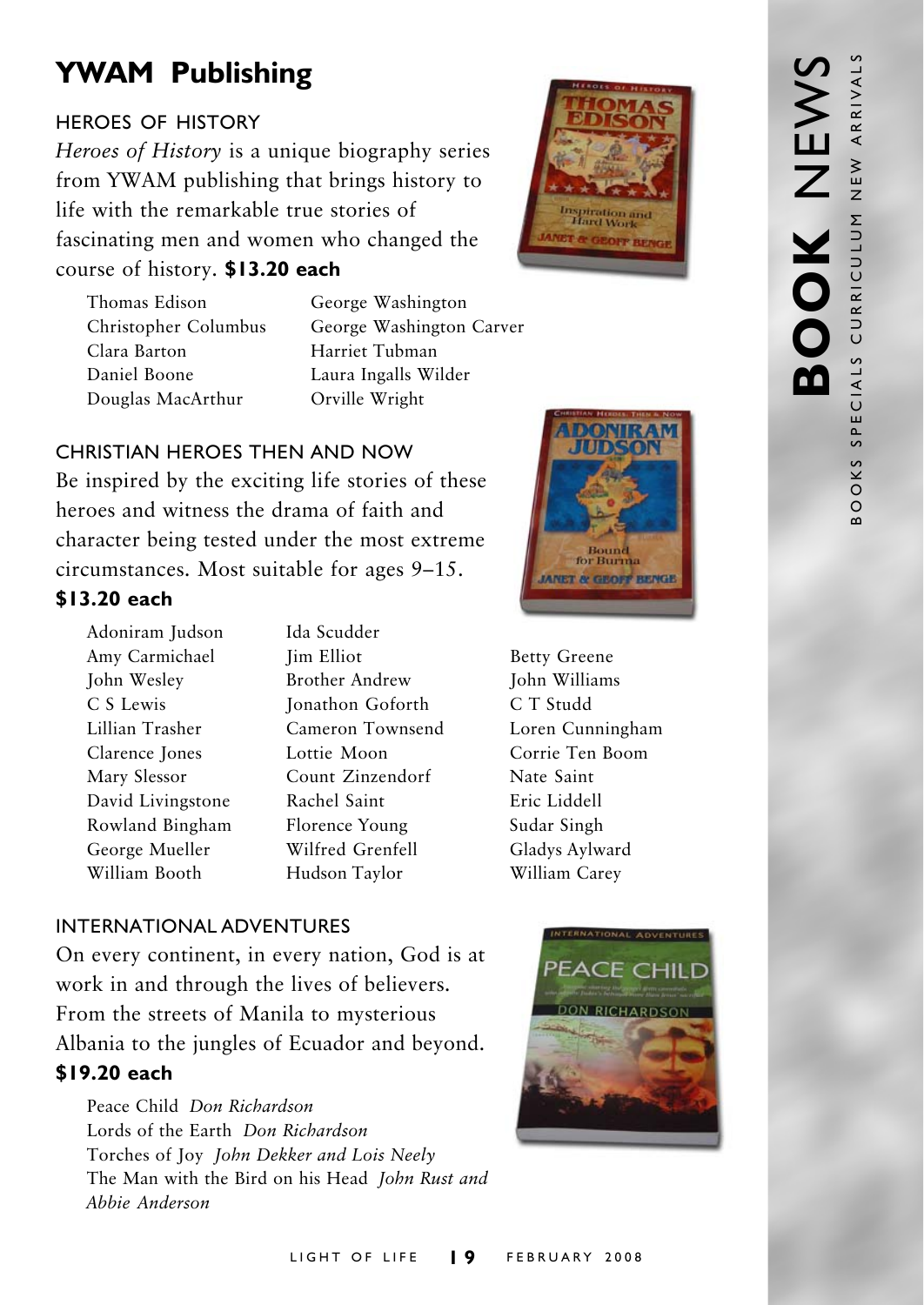### **New Eleotin Products**

Eleotin is now available in pre-brewed tea form, for those who prefer to take it in a drink rather than capsules. Also new in both tea and capsule form is the Mb weight loss formula, which uses two afternoon formula tablets and one night formula.

### ELEOTIN® PLATINUM TEA PLUS

- Pre-brewed (20% more potent than regular tea) plus booster capsules
- for advanced diabetes
- one month supply—30 tea bags and 90 capsules
- should be taken for a minimum 6–12 months
- 1 month supply **\$220.00**

### ELEOTIN® MB WEIGHT LOSS FORMULA CAPSULES

- one month supply in three bottles— 2 afternoon and 1 night
- for weight loss
- 1 month supply **\$110.00**

### ELEOTIN® MB WEIGHT LOSS FORMULA TEA

- Pre-brewed (20% more potent than regular tea)
- for weight loss
- one month supply-30 tea bags
- should be taken for a minimum 6–12 months
- 1 month supply **\$110.00**

### NEW HOPE FOR DIABETES

Evelyn Garrard has assembled this excellent material to help anyone with diabetes among their family and friends to understand the disease and what can be done about it. 22 page booklet. **\$3.30**







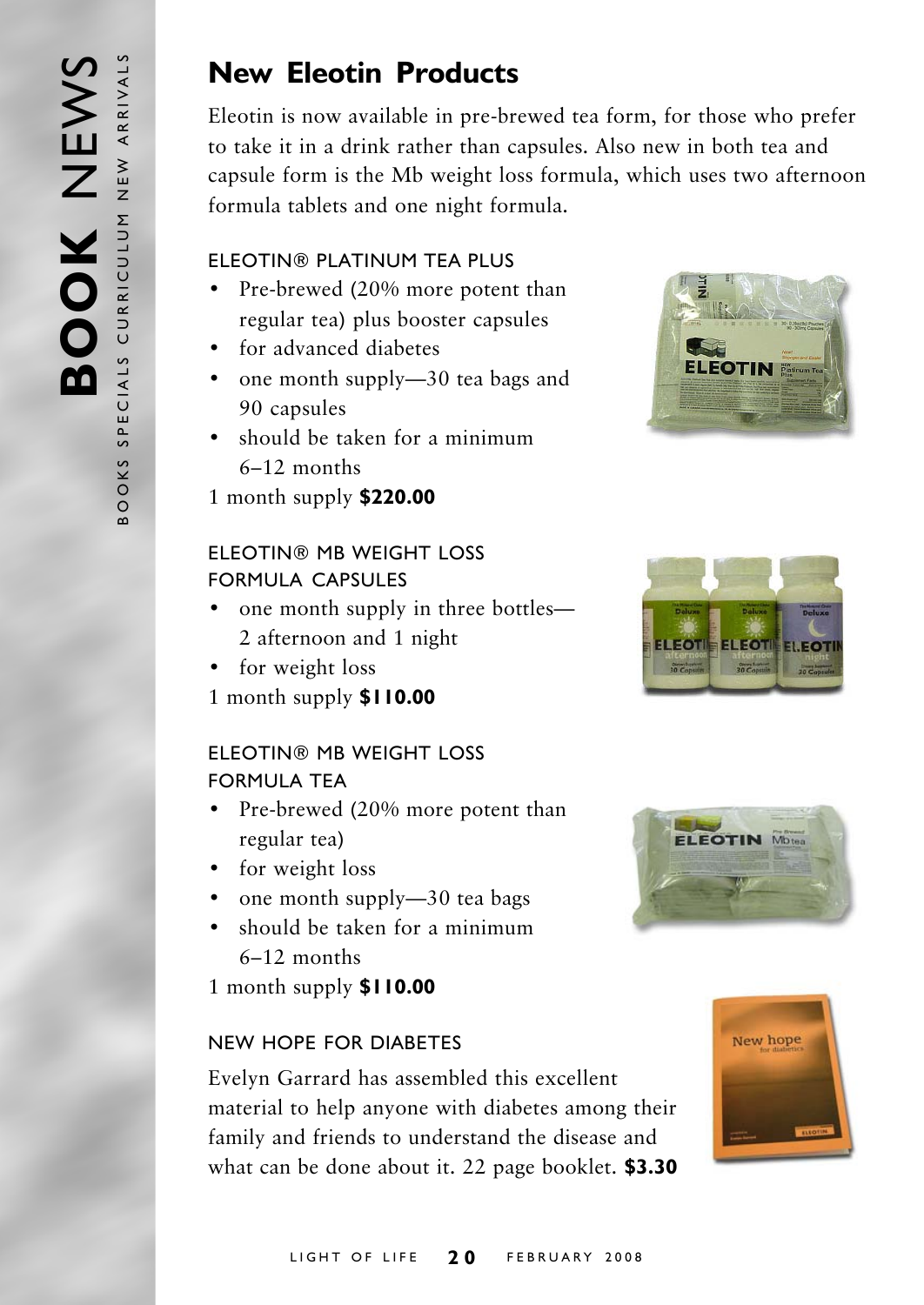

## LEM PHONICS **CORNER**

In the last month of the year I had what you may call a very 'active rest', with visitors from China in my home—a family of three.

Mother and Father could not speak English, so it was a great opportunity to improve the level of my Chinese. It definitely did that!

We had a marvellous time together, staying in my brother's lovely home on the shores of Victor Harbor in South Australia for a week, visiting my relatives in the Barossa Valley, back to Canberra to enjoy a flight in a hot air balloon together, as well as a very multicultural Christmas!

Now it is back to work in earnest.

### TEACHER'S RESOURCE KIT

I have been working with John on what will be a Teacher's Resource Kit, containing support materials for LEM Phonics. The material is all ready but the work of combining it, refining it, making the layout consistent and categorizing all the items takes a long time to accomplish, especially when there seem to be so many other things tugging on John's time as well.

The kit will be available as printable resources on a CD, but there is the possibility that many of the charts, exercises, activities and games will be made available as hard copies for those home schoolers who would like to use them.

### THE TRAVEL BUG

After having a relatively free several years from travelling around, it seems that God is again launching me into uncharted waters.

We have one new candidate from Melbourne planning to become a Registered Instructor this year. So in March I'll spend a couple of weeks in Melbourne training her.

Hard on the heels of that I shall be leaving for Africa to train teachers working in the primary school at the Joshua Foundation Bible College in Arusha, Tanzania, for four weeks.

From there, all things falling into place, I will travel to India where Samuel Babu hopes to have teachers in the Educational system in the state of Andhra Pradesh trained to teach phonics. He hopes that this can serve two aims—the first to improve the teaching of English skills in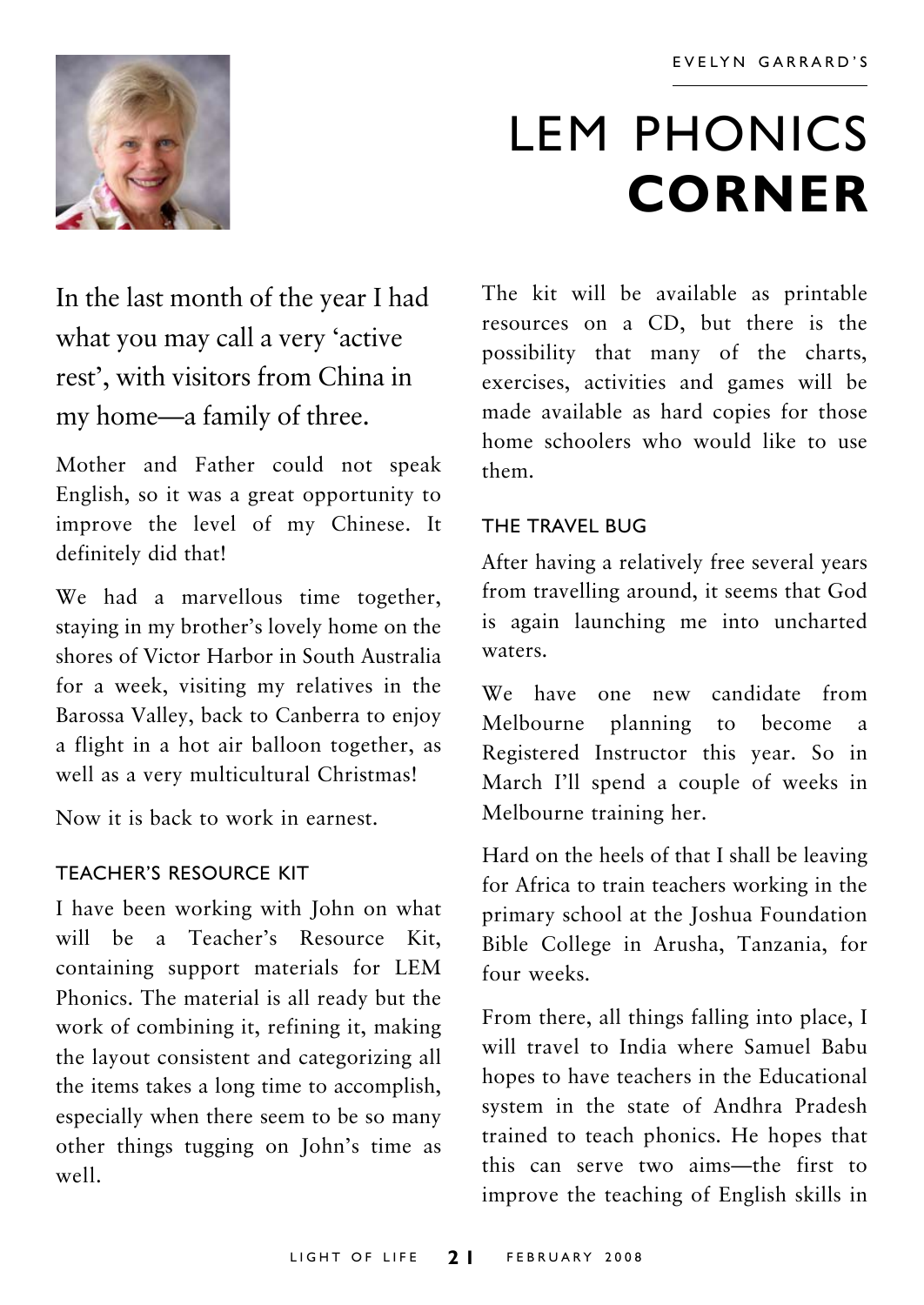India, and the second to make a profit from this business to help fund his orphanage of 300 or so homeless children.

At present we have Samuel's nephew Raja here, who is joining him with the LEM Phonics work. Raja is learning as much as he can about the programme so he can be a help to the teachers

in implementing it into their schools.

To begin a new LEM Phonics company in India will be a big challenge requiring a lot of work and wisdom, and for this we would covet your prayers.

I would covet your prayers, too, for continuing health and strength, under conditions which may be different at times from the normal, and for wisdom in helping these people adapt the teaching of the LEM Phonics programme to their unique situation.



Teaching Raja

We continue to receive positive and encouraging reports about LEM Phonics from many schools and homeschoolers.

May God continue to bless it and the people who use it, and to spread it even further to the ends of the world.

Cochra

### THANKS DEREK!

**DEREK KELLY** is a local Christian printer who has, in addition to printing *Light of Life,* generously offered us much of his time and equipment use since we moved to Canberra in 1990. Derek has now retired and we wish him every blessing.

### OVERSEAS ENGLISH **TFACHERS**

One of the great needs in China, India, PNG and other non-English speaking nations is for native English speakers who can instruct in the LEM Phonics programme. We would be pleased to hear from anyone who feels a call to teach and be trained in LEM Phonics to be able to serve the Lord in one of these nations.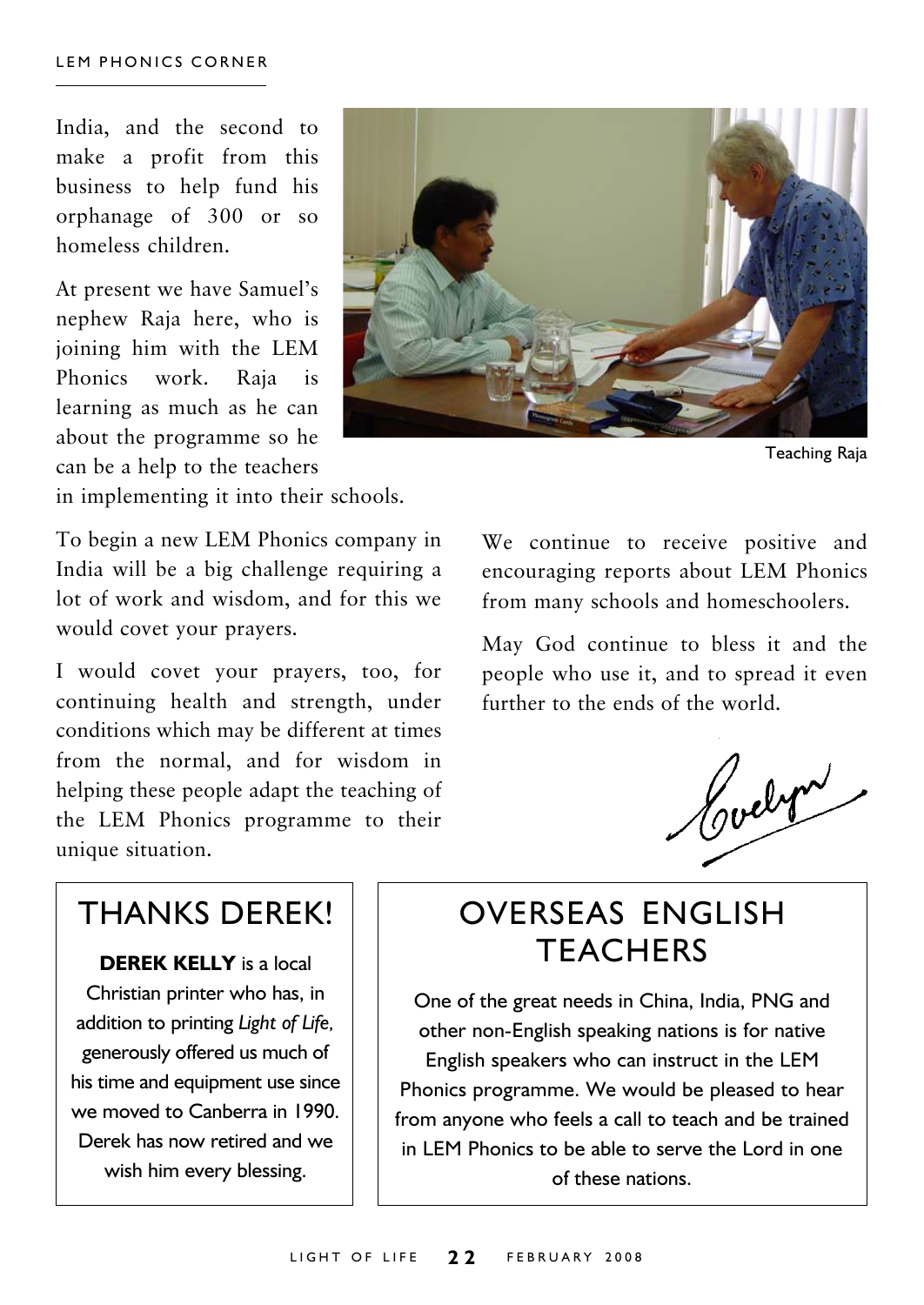# COMING EVENTS SEMINARS PROGRAMMES UPDATES

**Note the number of the seminar you are interested in and tick the corresponding box on the registration form inside the back cover**



### **2008 Programme**

- 9:00 **Registration**
- 9:30 **Keynote Address**
- 10:30 **Morning Break**
- 11:00 **Elective sessions**
- 12:00 **Lunch**
	- 1:00 **LEM Phonics**
	- 2:00 **Elective sessions**
	- 4:00 **Book Browse and Buy**
	- 5:00 **Close**

Details and registration forms for all CHESS seminars are available as PDF downloads on our website at **www.lem.com.au**. Just click 'CHESS' in the 'Quick Links' box on our homepage.

Children are welcome at all CHESS seminars, but they must be quiet and accountable to their parents at all times.

If you are interested in holding a CHESS seminar in your area please contact the LEM office on (02) 6259 3944.

### **CHESS Seminars 2008**

### **01** MELBOURNE

| Date    | Saturday 7 June                 |
|---------|---------------------------------|
| Venue   | Ashburton Presbyterian          |
|         | Church, cnr High and High St    |
|         | Rd Ashburton                    |
| Cost    | Single/Family: $$25/$40$        |
|         | Earlybird (by 9 May): \$15/\$25 |
| Send to | John Angelico                   |
|         | PO Box 310 MDC                  |
|         | Mt Waverley Vic 3149            |
| Phone   | $(03)$ 9544 8792                |
|         |                                 |

### **02** ADELAIDE

| Date    | Saturday 21 June                  |
|---------|-----------------------------------|
| Venue   | Sunrise Christian School          |
|         | 286 Sturt Rd, Marion              |
| Cost    | Single/Family: \$25/\$40          |
|         | Earlybird (by 6 June): $$15/\$25$ |
| Send to | Sue Whitrow                       |
|         | PO Box 123, Belair SA 5052        |
| Phone   | 0439 847 246                      |

#### **03** BRISBANE

| Date    | Saturday 26 July                                                |
|---------|-----------------------------------------------------------------|
| Venue   | St John's Presbyterian Church<br>23-33 King St, Annerley        |
| Cost    | Single/Family: \$25/\$40<br>Earlybird (by $4$ July): $$15/\$25$ |
| Send to | <b>LEM Office</b><br>200 Florey Dr<br>Charnwood ACT 2615        |
| Phone   | LEM Office (02) 6259 3944                                       |